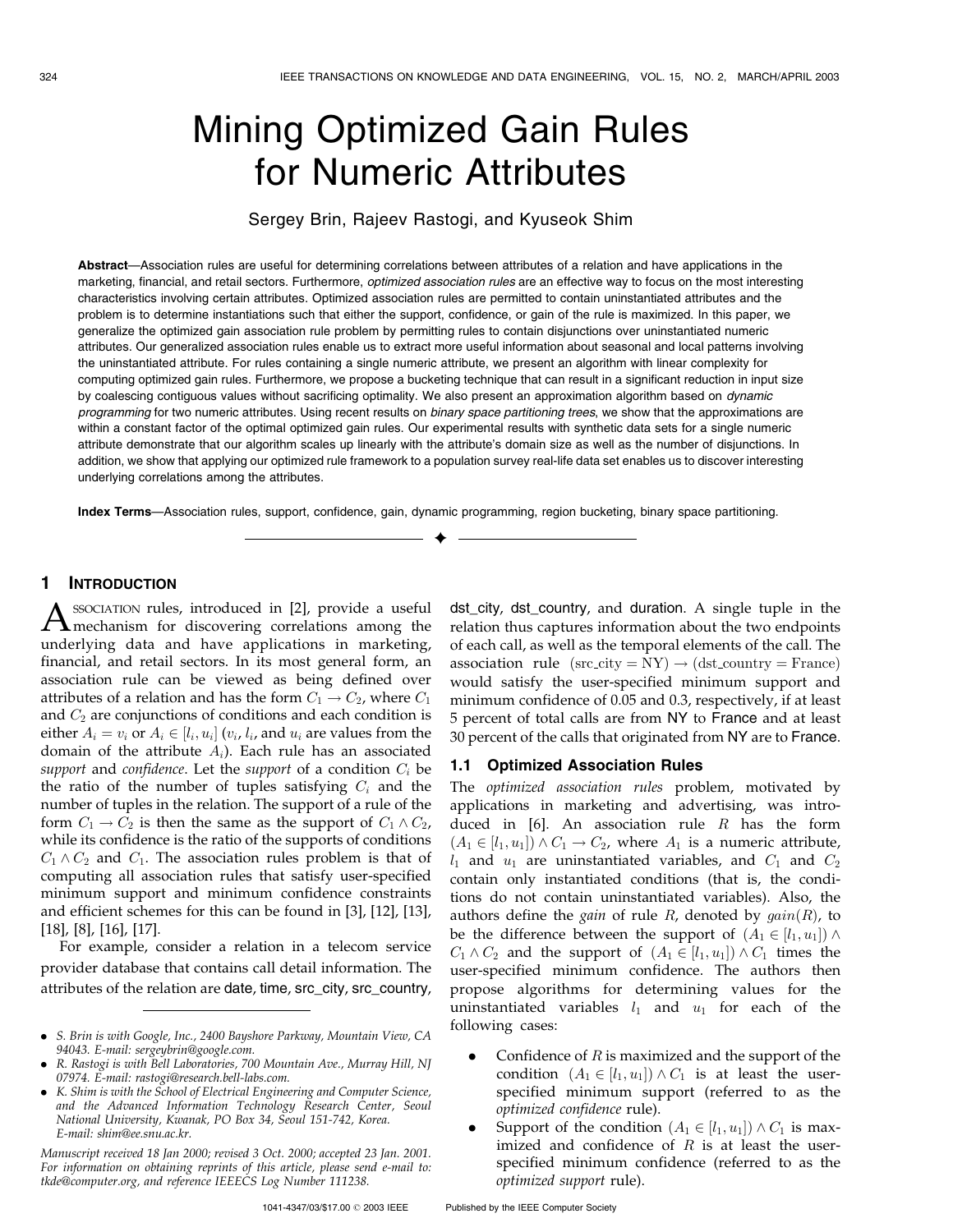Gain of R is maximized and confidence of R is at least the user-specified minimum confidence (referred to as the optimized gain rule).

Optimized association rules are useful for unraveling ranges for numeric attributes where certain trends or correlations are strong (that is, have high support, confidence, or gain). For example, suppose the telecom service provider mentioned earlier was interested in offering a promotion to NY customers who make calls to France. In this case, the timing of the promotion may be critical—for its success, it would be advantageous to offer it close to a period of consecutive days in which the percentage of calls from NY that are directed to France is maximum. The framework developed in [6] can be used to determine such periods. Consider, for example, the association rule

$$
(date \in [l_1, u_1]) \land src\_city = NY \rightarrow dst\_country = France.
$$

With a minimum confidence of 0.5, the optimized gain rule results in the period in which the calls from NY to France exceeds 50 percent of the total calls from NY and, furthermore, the number of these excess calls is maximum.

A limitation of the optimized association rules dealt with in [6] is that only a single optimal interval for a single numeric attribute can be determined. However, in a number of applications, a single interval may be an inadequate description of local trends in the underlying data. For example, suppose the telecom service provider is interested in doing up to  $k$  promotions for customers in NY calling France. For this purpose, we need a mechanism to identify up to  $k$  periods during which a sizeable fraction of calls are from NY to France. If association rules were permitted to contain disjunctions of uninstantiated conditions, then we could determine the optimal  $k$  (or fewer) periods by finding optimal instantiations for the rule:

$$
(\text{date} \in [l_1, u_1] \vee \cdots \vee \text{date} \in [l_k, u_k]) \wedge \text{src\_city} = \text{NY}
$$

$$
\rightarrow \text{dst\_country} = \text{France}.
$$

This information can be used by the telecom service provider to determine the most suitable periods for offering discounts on international long distance calls to France. The above framework can be further strengthened by enriching association rules to contain more than one uninstantiated attribute, as is done in [7]. Thus, optimal instantiations for the rule

$$
(\text{date} \in [l_1, u_1] \land \text{duration} \in [\hat{l}_1, \hat{u}_1]) \lor \dots \lor (\text{date} \in [l_k, u_k])
$$

$$
\land \text{duration} \in [\hat{l}_k, \hat{u}_k]) \rightarrow \text{dst\_country} = \text{France}
$$

would yield valuable information about types of calls (in terms of their duration) and periods in which a substantial portion of the call volume is directed to France.

#### 1.2 Our Contributions

In this paper, we consider the generalized optimized gain problem. Unlike [6] and [7], we permit rules to contain up to  $k$  disjunctions over one or two uninstantiated numeric attributes. Thus, unlike [6] and [7], that only compute a single optimal region, our generalized rules enable up to k optimal regions to be computed.

Furthermore, unlike [15], in which we only addressed the optimized support problem, in this paper, we focus on the optimized gain problem and consider both the one and two attribute cases. In addition, for rules containing a single numeric attribute, we develop an algorithm for computing the optimized gain rule whose complexity is  $O(nk)$ , where n is the number of values in the domain of the uninstantiated attribute (the dynamic programming algorithm for optimized support that we presented in [15] had complexity  $O(n^2k)$ ). We also propose a bucketing optimization that can result in significant reductions in input size by coalescing contiguous values. For two numeric attributes, we present a dynamic programming algorithm that computes approximate association rules. Using recent results on binary space partitioning trees, we show that, for the optimized gain case, the approximations are within a constant factor (of  $\frac{1}{4}$ ) of the optimal solution. Our experimental results with synthetic data sets for a single numeric attribute demonstrate that our algorithms scale up linearly with the attribute's domain size as well as the number of disjunctions. In addition, we show that applying our optimized rule framework to a population survey real-life data set enables us to discover interesting underlying correlations among the attributes.

The remainder of the paper is organized as follows: In Section 2, we discuss related work and, in Section 3, we introduce the necessary definitions and problem formulation for the optimized gain problem. We present our linear time complexity algorithm for computing the optimized gain rule for a single numeric attribute in Section 4. In Section 5, we develop a dynamic programming algorithm for two numeric attributes and show that the computed gain is within a constant factor of the optimal. We present the results of our experiments with synthetic and real-life data sets in Section 6. Finally, we offer concluding remarks in Section 7.

### 2 RELATED WORK

In [15], we generalized the optimized association rules problem for support, described in [6]. We allowed association rules to contain up to  $k$  disjunctions over one uninstantiated numeric attribute. For one attribute, we presented a dynamic programming algorithm for computing the optimized support rule and whose complexity is  $O(n^2k)$ , where *n* is the number of values in the domain of the uninstantiated attribute. In [14], we considered a different formulation of the optimized support problem which we showed to be NP-hard even for the case of one uninstantiated attribute. The optimized support problem described in [14] required the confidence over all the optimal regions, considered together, to be greater than a certain minimum threshold. Thus, the confidence of an optimal region could fall below the threshold and this was the reason for its intractability. In [15], we redefined the optimized support problem such that each optimal region is required to have the minimum confidence. This made the problem tractable for the one attribute case.

Schemes for clustering quantitative association rules with two uninstantiated numeric attributes in the left-hand side are presented in [11]. For a given support and confidence, the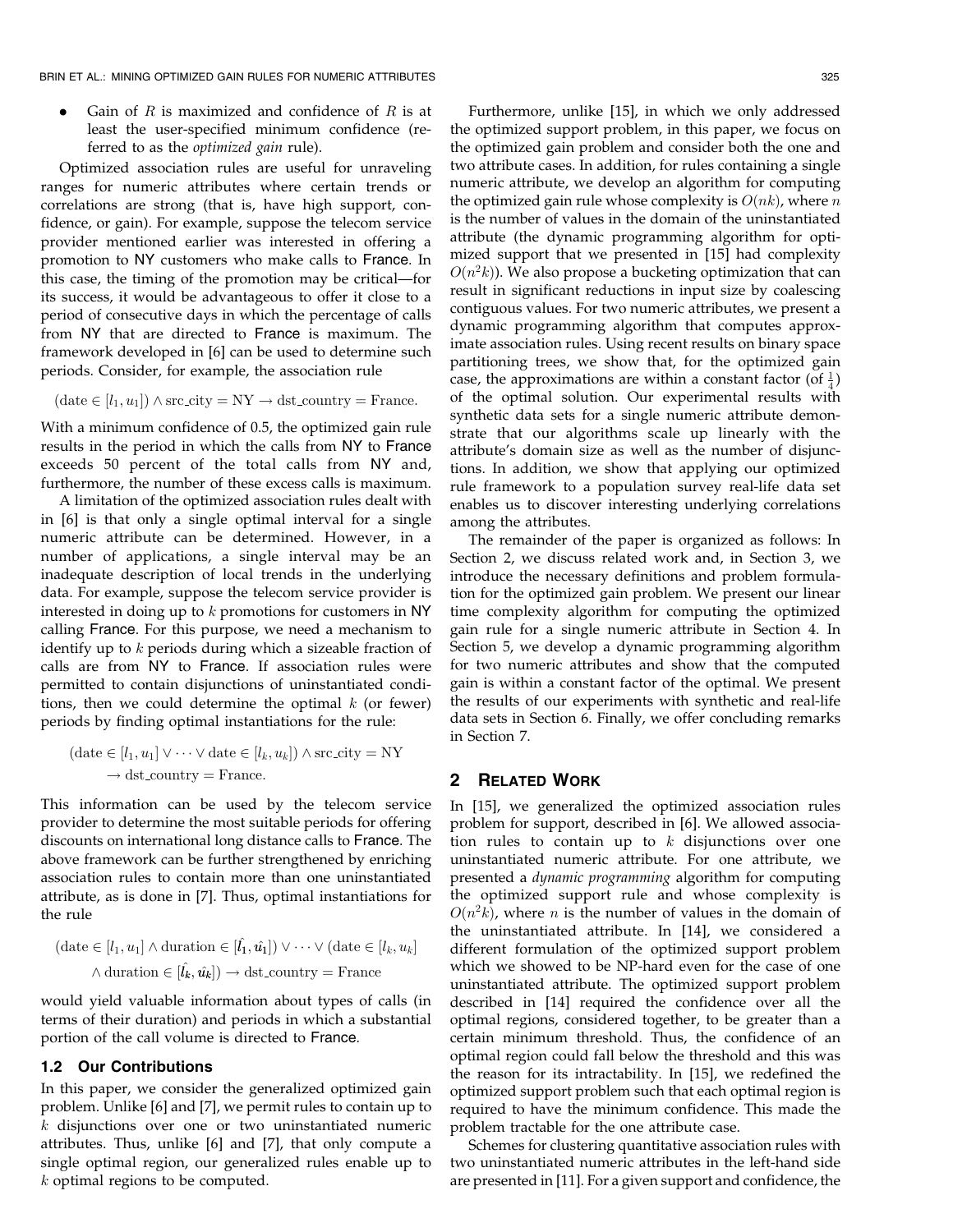authors present a clustering algorithm to generate a set of nonoverlapping rectangles such that every point in each rectangle has the required confidence and support. Our schemes, on the other hand, compute an optimal set of nonoverlapping rectangles with the maximum gain. Further, in our approach, we only require that each rectangle in the optimal set have minimum confidence; however, individual points in a rectangle may not have the required confidence.

Recent work on histogram construction, presented in [ 9], is somewhat related to our optimized rule computation problem. In [9], the authors propose a dynamic programming algorithm to compute V-optimal histograms for a single numeric attribute. The problem is to split the attribute domain into  $k$  buckets such that the sum squared error over the  $k$  buckets is minimum. Our algorithm for computing the optimized gain rule (for one attribute) differs from the histogram construction algorithm of [9] in a number of respects. First, our algorithm attempts to maximize the gain, which is very different from minimizing the sum squared error. Second, histogram construction typically involves identifying bucket boundaries, while our optimized gain problem requires us to compute optimal regions (that may not share a common boundary). Finally, our algorithm has a linear time dependency on the size of the attribute domain—in contrast, the histogram construction algorithm of [9] has a time complexity that is quadratic in the number of distinct values of the attribute under consideration.

In [4], the authors propose a general framework for optimized rule mining, which can be used to express our optimized gain problem as a special case. However, the generality precludes the development of efficient algorithms for computing optimized rules. Specifically, the authors use a variant of Dense-Miner from [5] which essentially relies on enumerating optimized rules in order to explore the search space. Since there are an exponential number of optimized rules, the authors propose pruning strategies to reduce the search space and, thus, improve the efficiency of the search. However, in the worst case, the time complexity of the algorithm from [5] is still exponential in the size of attribute domains. In contrast, our algorithms for computing the optimized gain rule have polynomial time complexity (linear complexity for one numeric attribute) since they exploit the specific properties of gain and one and two-dimensional spaces.

## 3 PROBLEM FORMULATION

In this section, we define the optimized association rules problem addressed in the paper. The data is assumed to be stored in a relation defined over categorical and numeric attributes. Association rules are built from atomic conditions, each of which has the form  $A_i = v_i$  ( $A_i$  could be either categorical or numeric) and  $A_i \in [l_i, u_i]$  (only if  $A_i$  is numeric). For the atomic condition  $A_i \in [l_i, u_i]$ , if  $l_i$  and  $u_i$ are values from the domain of  $A_i$ , the condition is referred to as instantiated; otherwise, if they are variables, we refer to the condition as uninstantiated.

Atomic conditions can be combined using operators  $\wedge$  or  $\vee$  to yield more complex conditions. Instantiated association rules, which we study in this paper, have the form  $C_1 \rightarrow C_2$ , where  $C_1$  and  $C_2$  are arbitrary instantiated conditions. Let the support for an instantiated condition  $C_t$ , denoted by  $sup(C)$ , be the ratio of the number of tuples satisfying the condition C and the total number of tuples in the relation. Then, for the association rule  $R: C_1 \rightarrow C_2$ ,  $sup(R)$  is defined as  $sup(C_1)$  and  $conf(R)$  is defined as  $\frac{sup(C_1\wedge C_2)}{sup(C_1)}$ . Note that our definition of  $sup(R)$  is different from the definition in [2], where  $sup(R)$  was defined to be  $sup(C_1 \wedge C_2)$ . Instead, we have adopted the definition of support used in [6], [7], [14], [15]. Also, let minConf denote the user-specified minimum confidence. Then,  $gain(R)$  is defined to be the difference between  $sup(C_1 \wedge C_2)$  and minConf times  $sup(C_1)$ . In other words,  $gain(R)$  is

$$
sup(C_1 \wedge C_2) - minConf * sup(C_1) =
$$
  

$$
sup(R) * (conf(R) - minConf).
$$

The optimized association rule problem requires optimal instantiations to be computed for an uninstantiated association rule that has the form:  $U \wedge C_1 \rightarrow C_2$ , where U is a conjunction of one or two uninstantiated atomic conditions over distinct numeric attributes and  $C_1$  and  $C_2$  are arbitrary instantiated conditions. For simplicity, we assume that the domain of an uninstantiated numeric attribute is  $\{1, 2, \ldots, n\}$ . Depending on the number, one or two, of uninstantiated numeric attributes, consider a one or two-dimensional space with an axis for each uninstantiated attribute and values along each axis corresponding to increasing values from the domain of the attributes. Note that if we consider a single interval in the domain of each uninstantiated attribute, then their combination results in a region. For the one-dimensional case, this region  $[l_1, u_1]$  is simply the interval  $[l_1, u_1]$  for the attribute; for the two-dimensional case, the region  $[(l_1, l_2), (u_1, u_2)]$  is the rectangle bounded along each axis by the endpoints of the intervals  $[l_1, u_1]$  and  $[l_2, u_2]$  along the two axis.

Suppose, for a region  $R = [l_1, u_1]$ , we define  $conf(R)$ ,  $sup(R)$ , and  $gain(R)$  to be conf, sup, and gain, respectively, for the rule

$$
A_1 \in [l_1, u_1] \wedge C_1 \rightarrow C_2
$$

(similarly, for  $R = [(l_1, l_2), (u_1, u_2)]$ ,  $conf(R)$ ,  $sup(R)$ , and  $gain(R)$  are defined to be conf, sup, and gain for  $A_1 \in [l_1, u_1] \wedge A_2 \in [l_2, u_2] \wedge C_1 \rightarrow C_2$ ). In addition, for a set of nonoverlapping regions,

$$
S = \{R_1, R_2, \ldots, R_j\}, R_i = [l_{i1}, u_{i1}],
$$

suppose we define  $conf(S)$ ,  $sup(S)$ , and  $gain(S)$  to be the conf, sup, and gain, respectively, of the rule

$$
\vee_{i=1}^{j} A_1 \in [l_{i1}, u_{i1}] \wedge C_1 \to C_2.
$$

For two dimensions, in which case each

$$
R_i = [(l_{i1}, l_{i2}), (u_{i1}, u_{i2})],
$$

 $conf(S), sup(S)$ , and  $gain(S)$  are defined to be the *conf*, sup, and gain, respectively, of the rule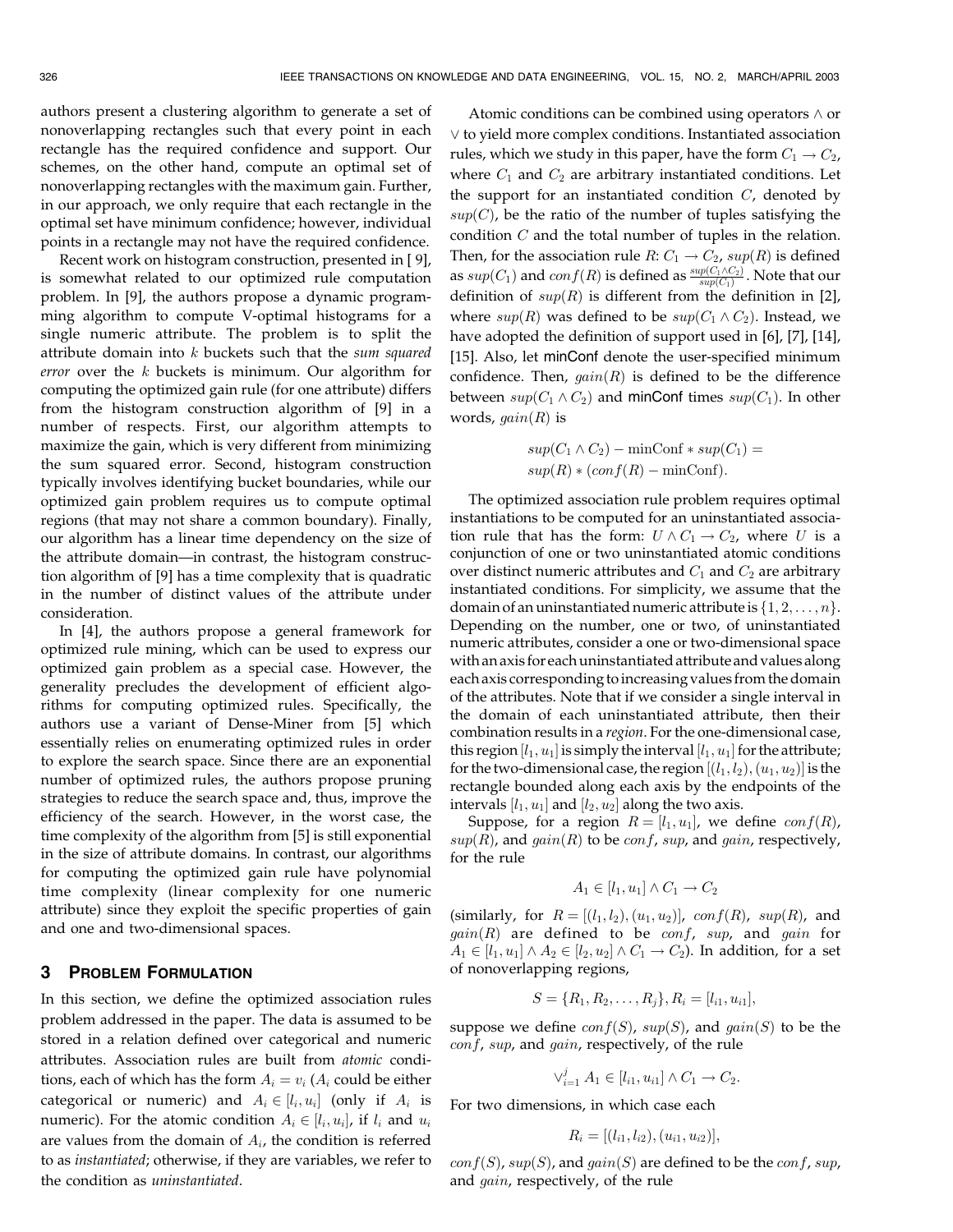| Date                            |         | 2      | 3       |          | 5       |       |      |
|---------------------------------|---------|--------|---------|----------|---------|-------|------|
| $#$ of total calls              | 340     | 280    | 230     | 170      | 220     | 400   | 360  |
| $\#$ of calls from NY           | 170     | 140    | $105\,$ | 95       | $100\,$ | 200   | 180  |
| $\#$ of calls from NY to France | 90      | 65     | 35      | 18       | 75      | 50    | 95   |
| support                         | 0.085   | 0.07   | 0.052   | 0.047    | 0.05    | 0.1   | 0.09 |
| confidence                      | 0.53    | 0.46   | 0.33    | 0.19     | 0.75    | 0.25  | 0.53 |
| $\arcsin(\sqrt{10^{-3}})$       | $2.5\,$ | $-2.5$ | $-8.75$ | $-14.75$ | 12.5    | $-25$ | 2.5  |

Fig. 1. Summary of call detail data for a one week period.

$$
\vee_{i=1}^{j} (A_1 \in [l_{i1}, u_{i1}] \wedge A_2 \in [l_{i2}, u_{i2}]) \wedge C_1 \to C_2.
$$

Then, since  $R_1, \ldots, R_j$  are nonoverlapping regions, the following hold for set  $S$ :

$$
sup(S) = sup(R_1) + \cdots + sup(R_j)
$$
  
\n
$$
conf(S) = \frac{sup(R_1) \cdot conf(R_1) + \cdots + sup(R_j) \cdot conf(R_j)}{sup(R_1) + \cdots + sup(R_j)}
$$
  
\n
$$
gain(S) = gain(R_1) + \cdots + gain(R_j).
$$

Having defined the above notation, we present below the formulation of the optimized association rule problem for gain.

Problem Definition (Optimized Gain). Given k, determine a set S containing at most k regions such that, for each region  $R_i \in S$ , con  $f(R_i) \ge \text{minConf}$  and gain $(S)$  is maximized.

We refer to the set  $S$  as the optimized gain set.

Example 3.1. Consider the telecom service provider database (discussed in Section 1) containing call detail data for a one week period. Fig. 1 presents the summary of the relation for the seven days—the summary information includes, for each date, the total # of calls made on the date, the # of calls from NY, and the # of calls from NY to France. Also included in the summary are the support, confidence, and gain, for each date  $v$ , of the rule

 $date = v \wedge src\_city = NY \rightarrow dst\_country = France.$ 

The total number of calls made during the week is 2,000.

Suppose we are interested in discovering the interesting periods with heavy call volume from NY to France (a period is a range of consecutive days). Then, the following uninstantiated association rule can be used.

$$
date \in [l, u] \land src\_city = NY \rightarrow dst\_country = France.
$$

In the above rule, U is date  $\in$  [l, u],  $C_1$  is src\_city = NY and  $C_2$  is dst\_country = France. Let us assume that we are interested in at most two periods (that is,  $k = 2$ ) with  $\text{minConf} = 0.50$ . An optimized gain set is  $\{[5,5], [7,7]\}$ ; we require up to two periods such that the percentage of calls during each of the periods from NY that are to France is at least 50 percent and the gain is maximized. Of the possible periods  $[1, 1]$ ,  $[5, 5]$ , and  $[7, 7]$ , the gain in period  $[5, 5]$  is  $12.5 \times 10^{-3}$  and both [1,1] and [7,7] have gains of  $2.5 \times 10^{-3}$ . Thus, both  $\{[5,5], [7,7]\}$  and  $\{[1,1], [5,5]\}$  are optimized gain sets.

In the remainder of the paper, we shall assume that the support, confidence, and gain for every point in a region are available—these can be computed by performing a single pass over the relation. The points, along with their supports, confidences, and gains, thus constitute the input to our algorithms. Thus, the input size is  $n$  for the one-dimensional case, while, for the two-dimensional case, it is  $n^2$ .

## 4 ONE NUMERIC ATTRIBUTE

In this section, we tackle the problem of computing the optimized gain set when association rules contain a single uninstantiated numeric attribute. Thus, the uninstantiated rule has the form:  $(A_1 \in [l_1, u_1]) \wedge C_1 \rightarrow C_2$ , where  $A_1$  is the uninstantiated numeric attribute. We propose an algorithm with linear time complexity for computing the optimized gain set (containing up to  $k$  nonoverlapping intervals) in Section 4.2. But first, in Section 4.1, we present preprocessing algorithms for collapsing certain contiguous ranges of values in the domain of the attribute into a single bucket, thus reducing the size of the input  $n$ .

#### 4.1 Bucketing

For the one-dimensional case, each region is an interval and since the domain size is  $n$ , the number of possible intervals is  $O(n^2)$ . Now, suppose we could split the range  $1, 2, \ldots, n$ into *b* buckets, where  $b < n$ , and map every value in  $A_1$ 's domain into one of the  $b$  buckets to which it belongs. Then, the new domain of  $A_1$  becomes  $\{1, 2, \ldots, b\}$  and the number of intervals to be considered becomes  $O(b^2)$ —which could be much smaller, thus reducing the time and space complexity of our algorithms. Note that the reduction in space complexity also results in reduced memory requirements for our algorithms.

In the following, we present a bucketing algorithm that 1) does not compromise the optimality of the optimized set (that is, the optimized set computed on the buckets is identical to the one computed using the raw domain values) and 2) has time complexity  $O(n)$ . The output of the algorithm is the b buckets with their supports, confidences, and gains and this becomes the input to the algorithm for computing the optimized gain set in Section 4.2.

For optimized gain sets, we begin by making the following simple observation—values in  $A_1$ 's domain whose confidence is exactly minConf have a gain of 0 and can be thus ignored. Including these values in the optimized gain set does not affect the gain of the set and, so, we can assume that, for every value in  $\{1, 2, \ldots, n\}$ , either the confidence is greater than minConf or less than minConf.

The bucketing algorithm for optimized gain collapses contiguous values whose confidence is greater than minConf into a single bucket. It also combines contiguous values each of whose confidence is less than minConf into a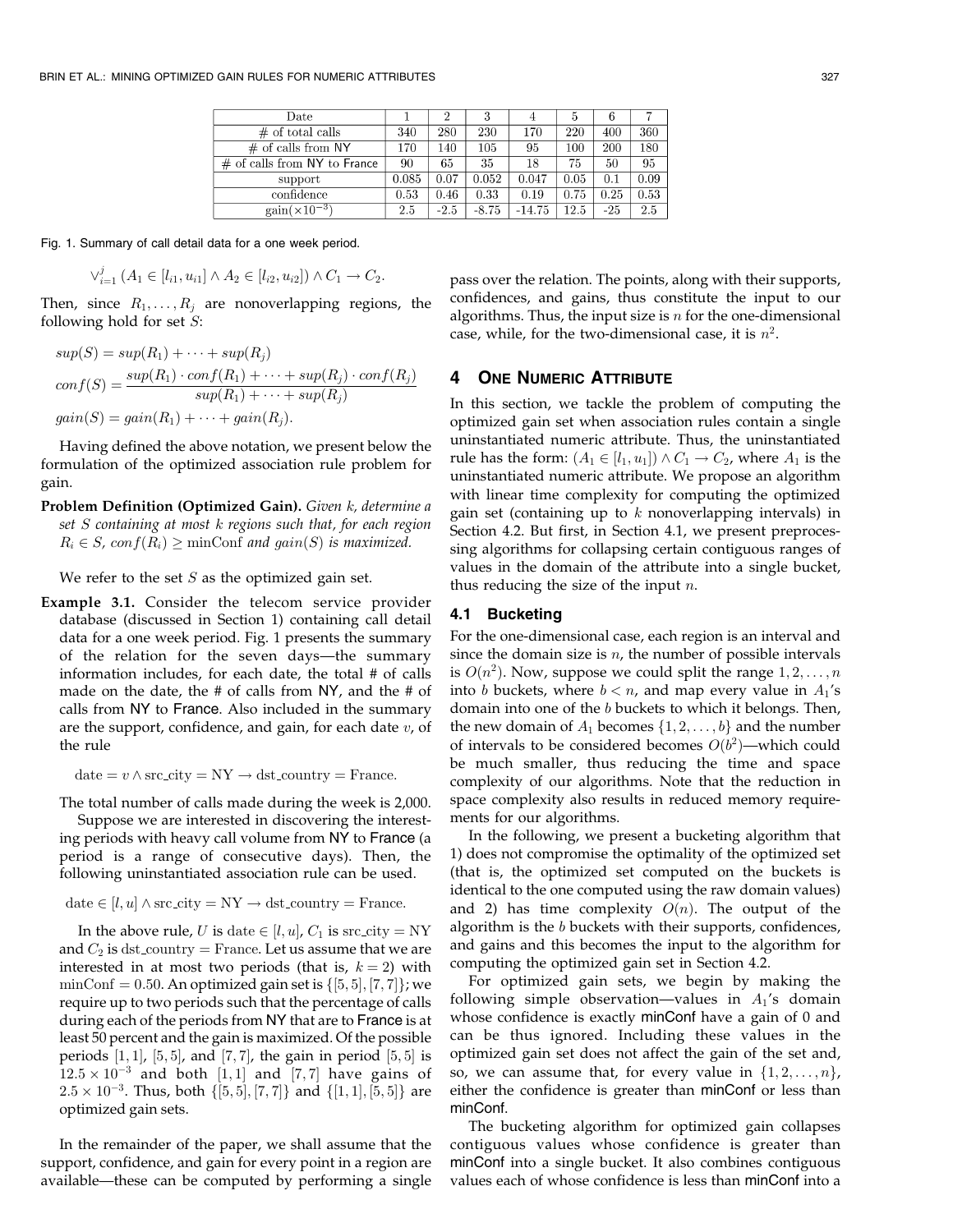

Fig. 2. Example of buckets generated.

single bucket. Thus, for any interval assigned to a bucket, it is the case that either all values in the interval have confidence greater than minConf or all values in the interval have confidence less than minConf.

For instance, let the domain of  $A_1$  be  $\{1, 2, \ldots, 6\}$  and confidences of 1, 2, 5, and 6 be greater than minConf, while confidences of 3 and 4 are less than minConf. This is illustrated in Fig. 2 with symbols  $+$  and  $-$  indicating a positive and negative gain, respectively, for domain values. Then, our bucketing scheme generates three buckets—the first containing values 1 and 2, the second 3 and 4, and the third containing values 5 and 6. It is straightforward to observe that assigning values to buckets can be achieved by performing a single pass over the input data and thus has linear time complexity.

In order to show that the above bucketing algorithm does not violate the optimality of the optimized set, we use the result of the following theorem.

**Theorem 4.1.** Let  $S$  be an optimized gain set. Then, for any interval  $[u, v]$  in S, it is the case that

$$
conf([u-1, u-1]) < \minConf,
$$
  
conf([v+1, v+1]) < \minConf,  

$$
conf([u, u]) > \minConf,
$$

and  $conf([v, v]) > minConf$ .

**Proof.** Note that  $conf([u, v]) > minConf$ . As a result, if  $conf([u-1, u-1]) > minConf,$  then  $conf([u-1, v]) >$ minConf and, since  $gain([u - 1, u - 1]) > 0$ ,

$$
gain([u-1,v]) > gain([u,v]).
$$

Thus, the set  $(S - \{ [u, v] \}) \cup \{ [u - 1, v] \}$  has higher gain and is the optimized gain set—thus leading to a contradiction. A similar argument can be used to show that  $conf([v+1, v+1]) < minConf$ .

On the other hand, if

$$
conf([u, u]) < \minConf,
$$

then  $gain([u, u]) < 0$  and, since  $conf([u, v]) > minConf$ ,  $conf([u+1, v]) > minConf$ . Also,

$$
gain([u+1,v]) > gain([u,v])
$$

and, thus, the set  $S - \{ [u, v] \} \cup \{ [u + 1, v] \}$  has higher gain and is the optimized gain set—thus, leading to a contradiction. A similar argument can be used to show that  $conf([v, v]) > minConf.$ 

From the above theorem, it follows that if  $[u, v]$  is an interval in the optimized set, then values u and  $u - 1$  cannot both have confidences greater than or less than minConf—the same holds for values v and  $v + 1$ . Thus, for a set of contiguous values, if the confidence of each and every value is greater than (or is less than) minConf, then the optimized gain set either contains all of the values or none of them. Thus, an interval in the optimized set either contains all the values in a bucket or none of them—as a result, the optimized set can be computed using the buckets instead of the original values in the domain.

#### 4.2 Algorithm for Computing Optimized Gain Set

In this section, we present an  $O(bk)$  algorithm for the optimized gain problem for one dimension. The input to the algorithm is the  $b$  buckets generated by our bucketing scheme in Section 4.1 along with their confidences, supports, and gains. The problem is to determine a set of at most  $k$  (nonoverlapping) intervals such that the confidence of each interval is greater than or equal to minConf and gain of the set is maximized.

Note that, due to our bucketing algorithm, buckets adjacent to a bucket with positive gain have negative gain and vice versa. Thus, if there are at most  $k$  buckets with positive gain, then these buckets constitute the desired

| <b>procedure</b> $optGain1D(1, b, k)$                                                 |
|---------------------------------------------------------------------------------------|
| begin                                                                                 |
| $\text{PSet} := \emptyset$ , $\text{NSet} := \{ [1, b] \}$<br>1.                      |
| for $i := 1$ to $k \nmid$<br>2.                                                       |
| Let $P_a$ be the interval in PSet with the smallest value for $gain(min(P_a))$<br>3.  |
| 4.<br>Let $N_q$ be the interval in NSet with the largest value for $gain(max(N_q))$   |
| if $gain(min(P_a)) + gain(max(N_a)) < 0$ {<br>5.                                      |
| 6.<br>Delete $P_a$ from PSet                                                          |
| 7.<br>Split $P_q$ into three subintervals (with $min(P_q)$ ) as the middle interval)  |
| Insert the first and third intervals to PSet and the second interval to NSet<br>8.    |
| 9.<br>ł                                                                               |
| 10.<br>else                                                                           |
| 11.<br>Delete $N_a$ from NSet                                                         |
| 12.<br>Split $N_q$ into three subintervals (with $max(N_q)$ ) as the middle interval) |
| Insert the first and third intervals to NSet and the second interval to PSet<br>13.   |
| 14.<br>- 1                                                                            |
| $15. \}$                                                                              |
| 16. return PSet                                                                       |
| end                                                                                   |
|                                                                                       |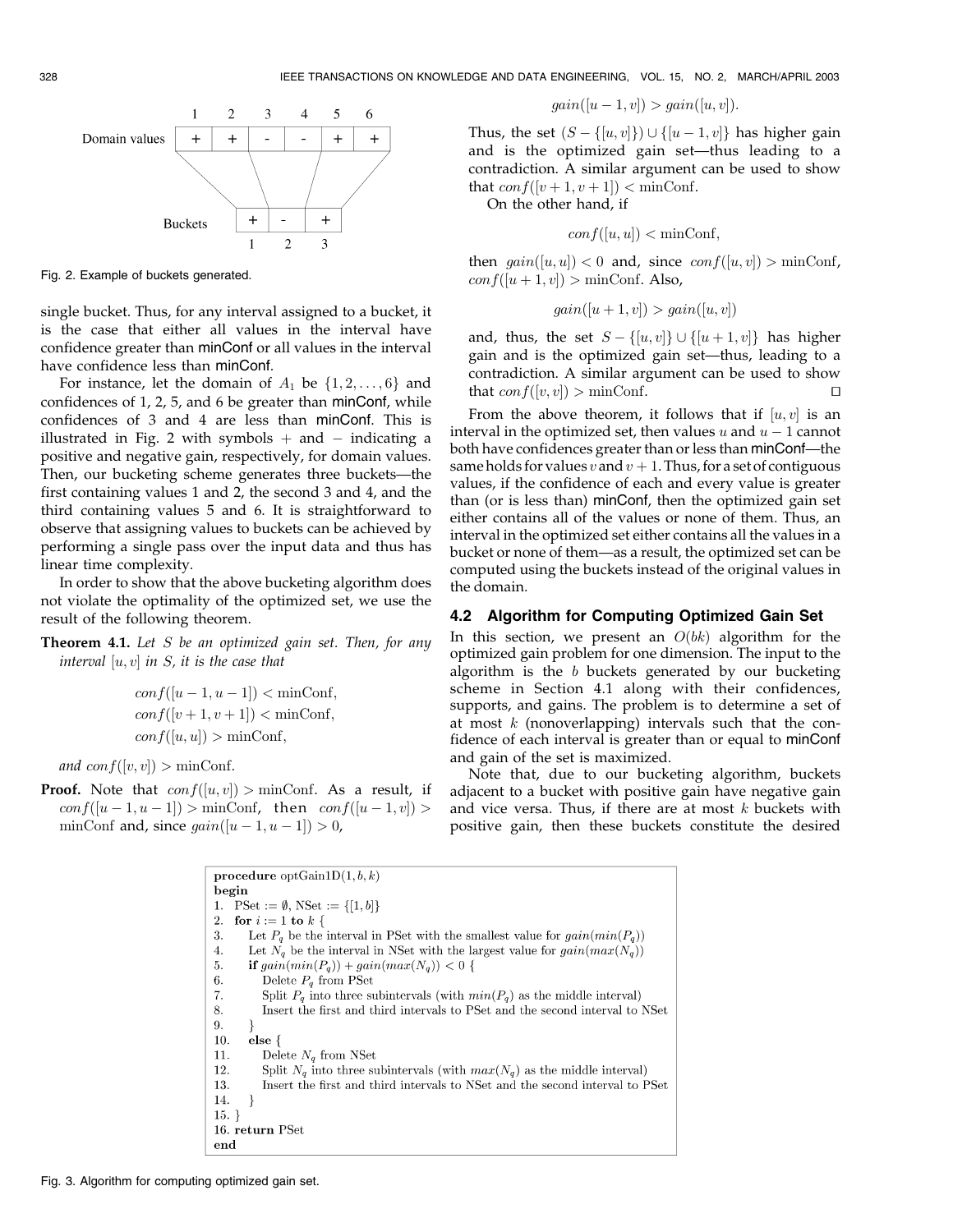#### BRIN ET AL.: MINING OPTIMIZED GAIN RULES FOR NUMERIC ATTRIBUTES **SALES AND A SET ALL AN A SET ALL**: MINING OPTIMIZED GAIN RULES FOR NUMERIC ATTRIBUTES



Fig. 4. Execution trace of procedure optGain1D. (a) Before first iteration, (b) after first iteration, (c) before second iteration, and (d) after second iteration.

optimized gain set. Otherwise, procedure optGain1D, shown in Fig. 3, is used to compute the optimized set. For an interval *I*, we denote by  $max(I)$ , the subinterval of *I* with maximum gain. Also, we denote by  $min(I)$ , the subinterval of I whose gain is minimum. Note that, for an interval I,  $min(I)$  and  $max(I)$  can be computed in time that is linear in the size of the interval. This is due to the following dynamic programming relationship for the gain of the subinterval of I with the maximum gain and ending at point  $u$  (denoted by  $max(u)$ :

$$
max(u) = max\{gain([u, u]), max(u - 1) + gain([u, u])\}.
$$

(A similar relationship can be derived for the subinterval with minimum gain).

The  $k$  desired intervals are computed by optGain1D in  $k$ iterations—the *i*th iteration computes the  $i$  intervals with the maximum gain using the results of the  $i - 1$ th iteration. After the  $i - 1$ th iteration, PSet is the optimized gain set containing  $i - 1$  intervals, while the remaining intervals not in PSet are stored in NSet. After  $P_q$  and  $N_q$  have been computed, as described in Steps 3-4, if

$$
gain(min(P_q)) + gain(max(N_q)) < 0,
$$

then it follows that the gain of  $min(P_q)$  is more negative than the gain of  $max(N_q)$  is positive. Thus, the best strategy for maximizing gain is to split  $P_q$  into two subintervals using  $min(P_q)$  as the splitting interval and include the two subintervals in the optimized gain set (Steps 6-8). On the other hand, if  $gain(min(P_q)) + gain(max(N_q)) \geq 0$ , then the gain can be maximized by adding  $max(N_q)$  to the optimized gain set (Steps 11-13). Note that if PSet/NSet is empty, then we cannot compute  $P_q/N_q$  and, so,

$$
gain(min(P_q))/gain(max(N_q))
$$

in Step 5 is 0.

**Example 4.2.** Consider the six buckets  $1, 2, \ldots, 6$  with gains 10, -15, 20, -15, 20, and -15 shown in Fig. 4a. We trace the execution of optGain1D assuming that we are interested in computing the optimized gain set containing two intervals.

Initially, NSet is set to  $\{1, 6\}$  (see Fig. 4a). During the first iteration of optGain1D,  $N_q$  is  $[1,6]$  since it is the only interval in NSet. Furthermore,  $max(N_q) = [3, 5]$  (the dark subinterval in Fig. 4a) and  $gain(max(N_q)) = 25$ . Since PSet is empty,  $gain(min(P_q)) = 0$  and  $N_q$  is split into three intervals  $[1, 2]$ ,  $[3, 5]$ , and  $[6, 6]$ , of which  $[3, 5]$  is added to PSet and  $[1, 2]$  and  $[6, 6]$  are added to NSet (after deleting  $[1, 6]$  from it). The sets PSet and NSet at the end of the first iteration are depicted in Fig. 4b.

In the second iteration,  $P_q = [3, 5] (min(P_q) = [4, 4])$  and  $N_q = [1, 2]$   $(max(N_q) = [1, 1])$  (since  $gain(max([1, 2])) = 10$ is larger than  $gain(max([6,6])) = -15$ ). Thus, since

$$
gain(min(P_q)) + gain(max(N_q)) = -5,
$$

 $[3,5]$  is split into three intervals  $[3,3]$ ,  $[4,4]$ , and  $[5,5]$ , of which  $[3,3]$  and  $[5,5]$  are added to PSet (after deleting  $[3,5]$  from it), which is the desired optimized gain set. The dark subintervals in Fig. 4c denotes the minimum and maximum gain subintervals of  $P_q$  and  $N_q$ , respectively, and the final intervals in PSet and NSet (after the second iteration) are depicted in Fig. 4d.

We can show that the above simple greedy strategy computes the  $i$  intervals with the maximum gain (in the  $i$ th iteration). We first show that, after the ith iteration, the intervals in PSet and NSet satisfy the following conditions (let the *i* intervals in PSet be  $P_1, \ldots, P_i$  and the remaining intervals in NSet be  $N_1, \ldots, N_j$ .

- **Cond 1.** Let  $[u, v]$  be an interval in PSet. For all  $u \leq l \leq v$ , gain $([u, l]) \geq 0$  and gain $([l, v]) \geq 0$ .
- **Cond 2.** Let  $[u, v]$  be an interval in NSet. For all  $u \leq l \leq v$ ,  $gain([u, l]) \leq 0$  (except when  $u = 1$ ) and  $gain([l, v]) \leq 0$  (except when  $v = b$ ).
- **Cond 3.** For all  $1 \leq l \leq i$ ,  $1 \leq m \leq j$ ,  $gain(P_l)$  $\geq gain(max(N_m)).$
- **Cond 4.** For all  $1 \leq l \leq i$ ,  $1 \leq m \leq j$ ,  $gain(min(P_l))$  $\geq$  gain( $N_m$ ) (except for  $N_m$  that contains one of the endpoints, 1 or b).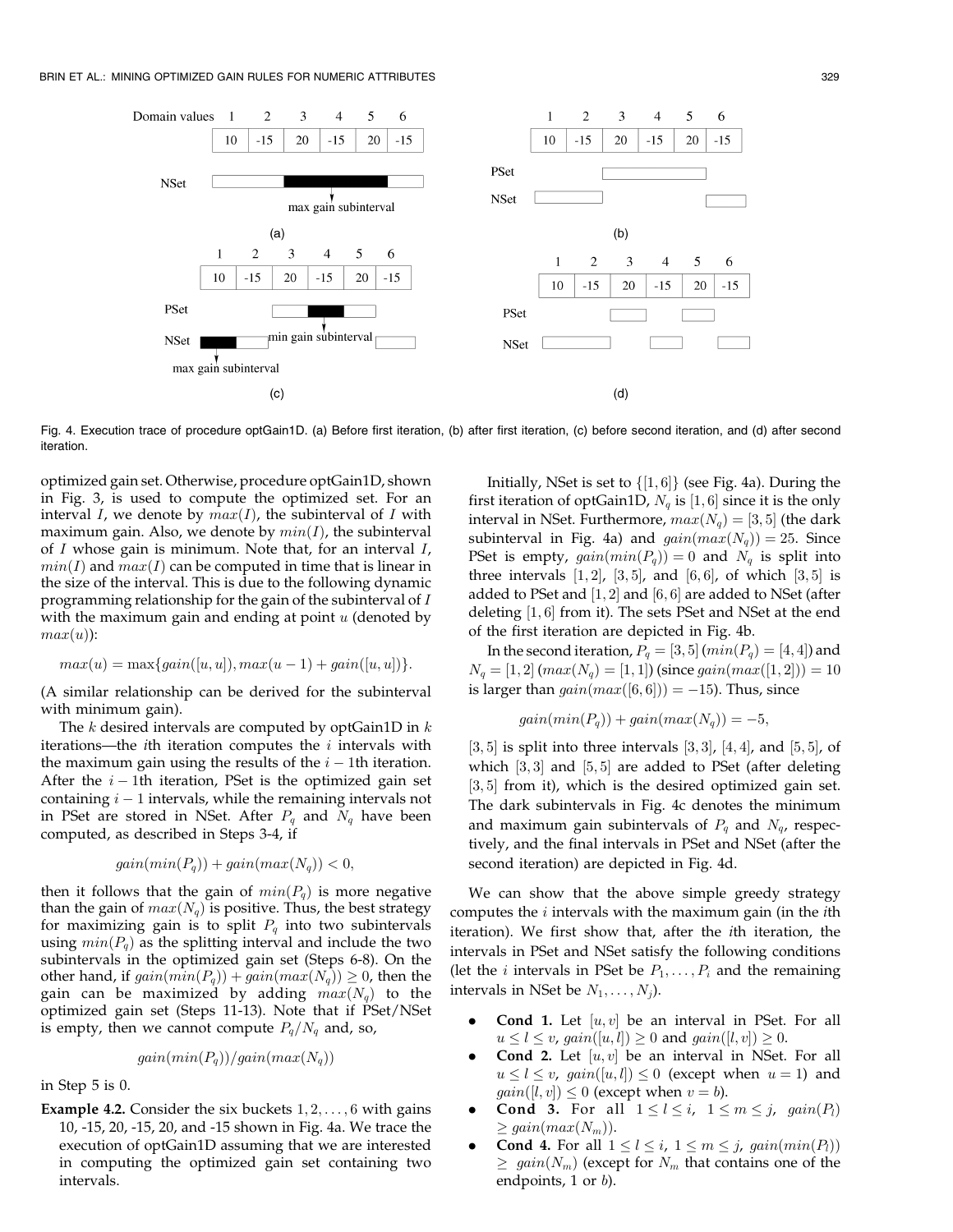$\textbf{procedure } \text{optGain2D}((i, j), (p, q), k)$  $begin{bmatrix} b & b \\ c & d \end{bmatrix}$ 1. if optSet[ $(i, j), (p, q), k$ ] computed earlier  $\mathfrak{D}$ . **return** optSet[ $(i, j), (p, q), k$ ] 3. if  $conf([(i,j),(p,q)]) \geq minConf$  $\mathrm{optSet}[(i,j),(p,q),k]:=\{[(i,j),(p,q)]\};$ 4. 5. optSet<sub>1</sub> := optSet<sub>2</sub> :=  $\emptyset$ 6. if  $p > i \{$ 7. if  $k=1$ 8.  $optSet_1 = maxGainSet(optGain2D((i, j), (p - 1, q), k), optGain2D((i + 1, j), (p, q), k))$ 9. else 10. for  $l := i$  to  $p - 1$  do  $11.$ for  $m := 1$  to  $k - 1$  do  $optSet_1 = maxGainSet(optSet_1, optGain2D((i, j), (l, q), m) \cup optGain2D((l + 1, j), (p, q), k - m))$ 12.  $13. \}$ 14. if  $q > j$  { 15. if  $k=1$ 16.  $optSet_2 = maxGainSet(optGain2D((i, j), (p, q - 1), k), optGain2D((i, j + 1), (p, q), k))$ 17. else 18. for  $l := j$  to  $q - 1$  do 19. for  $m := 1$  to  $k - 1$  do  $optSet_2 = maxGainSet(optSet_2, optGain2D((i, j), (p, l), m) \cup optGain2D((i, l + 1), (p, q), k - m))$ 20.  $21.$ 22. optSet $[(i, j), (p, q), k] := \max$ GainSet $(\text{optSet}[(i, j), (p, q), k]$ ,optSet<sub>1</sub>, optSet<sub>2</sub>) 23. return opt $Set[(i,j),(p,q),k]$ end

Fig. 5. Dynamic programming algorithm for compputing optimized gain set.

- **Cond 5.** For all  $1 \leq l, m \leq i, l \neq m$ ,  $gain(min(P_l))$  +  $gain(P_m) \geq 0.$
- **Cond 6.** For all  $1 \leq l, m \leq j, l \neq m$ , gain $(max(N_l))$  +  $gain(N_m) \leq 0$  (except for  $N_m$  that contain one of the endpoints, 1 or *b*).

For an interval  $[u, v]$  in PSet or NSet, Conditions 1 and 2 state properties about the gain of its subintervals that contain  $u$  or  $v$ . Simply put, they state that extending or shrinking the intervals in PSet does not cause its gain to increase. Condition 3 states that the gain of PSet cannot be increased by replacing an interval in PSet by one contained in NSet, while Conditions 4 and 5 state that splitting an interval in PSet and merging two other adjacent intervals in it or deleting an interval from it cannot increase its gain either. Finally, Condition 6 covers the case in which two adjacent intervals in PSet are merged and an additional interval from NSet is added to it—Condition 6 states that these actions cannot cause PSet's gain to increase.

Lemma 4.3. After the ith iteration of procedure optGain1D, the intervals in PSet and NSet satisfy Conditions 1-6.

Proof. See the Appendix. tu

We can also show that any set of  $i$  intervals (in PSet) that satisfies all of the six above conditions is optimal with respect to gain.

Lemma 4.4. Any set of i intervals satisfying Conditions 1-6 is an optimized gain set.

**Proof.** See the Appendix.  $\Box$ 

From the above two lemmas, we can conclude that, at the end of the ith iteration, procedure optGain1D computes the optimized gain set containing  $i$  intervals (in PSet).

**Theorem 4.5.** Procedure optGain1D computes the optimized gain set.

It is straightforward to observe that the time complexity of procedure optGain1D is  $O(bk)$  since it performs k iterations and in each iteration, intervals  $P_q$  and  $N_q$  can be computed in  $O(b)$  steps.

### 5 TWO NUMERIC ATTRIBUTES

We next consider the problem of mining the optimized gain set for the case when there are two uninstantiated numeric attributes. In this case, we need to compute a set of  $k$ nonoverlapping rectangles in two-dimensional space whose gain is maximum. Unfortunately, this problem in NP-hard [10]. In the following section, we describe a dynamic programming algorithm with polynomial time complexity that computes approximations to optimized sets.

### 5.1 Approximation Algorithm Using Dynamic Programming

The procedure optGain2D (see Fig. 5) for computing approximate optimized gain sets is a dynamic programming algorithm that uses simple end-to-end horizontal and vertical cuts for splitting each rectangle into two subrectangles. Procedure optGain2D accepts as input parameters, the coordinates of the lower left  $((i, j))$  and upper right  $((p, q))$  points of the rectangle for which the optimized set is to be computed. These two points completely define the rectangle. The final parameter is the bound on the number of rectangles that the optimized set can contain. The array  $optSet[(i, j), (p, q), k]$  is used to store the optimized set with size at most  $k$  for the rectangle, thus preventing recomputations of the optimized set for the rectangle. The confidence, support, and gain for each rectangle is precomputed—this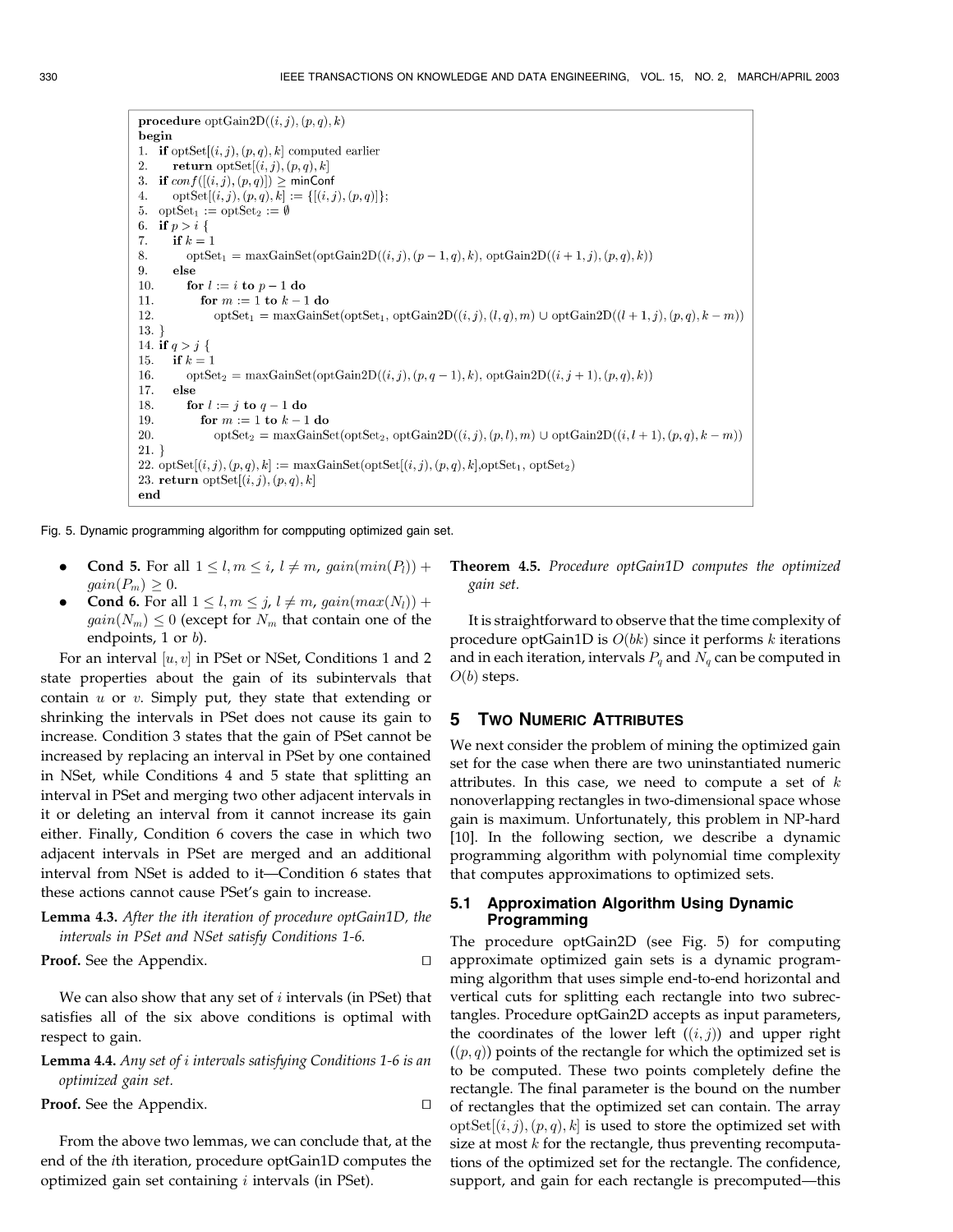

Fig. 6. Rectangle  $[(0,0), (2, 2)].$ 

can be done in  $O(n^4)$  steps, which is proportional to the total number of rectangles possible.

In optGain2D, the rectangle  $[(i, j), (p, q)]$  is first split into two subrectangles using vertical cuts (Steps 6-13), and later horizontal cuts are employed (Steps 14-21). For  $k > 1$ , vertical cuts between *i* and  $i + 1$ ,  $i + 1$  and  $i + 2, \ldots, p - 1$  and p are used to divide rectangle  $[(i, j), (p, q)]$  into subrectangles  $[(i, j), (l, q)]$  and  $[(l + 1, j), (p, q)]$  for all  $i \le l \le p - 1$ . For every pair of subrectangles generated above, optimized sets of size  $k_1$  and  $k_2$  are computed by recursively invoking optGain2D for all  $k_1, k_2$  such that  $k_1 + k_2 = k$ . An optimization can be employed in case  $k = 1$  (Step 7) and, instead of considering every vertical cut, it suffices to only consider the vertical cuts at the ends since the single optimized rectangle must be contained in either  $[(i, j), (p - 1, q)]$  or  $[(i + 1, j), (p, q)]$ . After similarly generating pairs of subrectangles using horizontal cuts, the optimized set for the original rectangle is set to the union of the optimized sets for the pair with the maximum

gain (function maxGainSet returns the set with the maximum gain from among its inputs).

Example 5.1. Consider the two-dimensional rectangle  $[(0,0), (2,2)]$  in Fig. 6 for two numeric attributes, each with domain  $\{0,1,2\}$ . We trace the execution of optGain2D for computing the optimized gain set containing two nonoverlapping rectangles.

Consider the first invocation of optGain2D. In the body of the procedure, the variable  $l$  is varied from 0 to 1 for both vertical and horizontal cuts (Steps 10 and 18). Further, the only value for variable  $m$  is 1 since  $k$  is 2 in the first invocation. Thus, in Steps 10-12 and 18-20, the rectangle  $[(0,0), (2,2)]$  is cut at two points in each of the vertical and horizontal directions and optGain2D is called recursively for the two subrectangles due to each cut. These subrectangle pairs for the horizontal and vertical cuts are illustrated in Figs. 7 and 8, respectively.

Continuing further with the execution of the first recursive call of optGain2D with rectangle  $[(0,0),(0,2)]$ and  $k = 1$ , observe that the boundary points of the rectangle along the horizontal axis are the same. As a result, since  $k = 1$ , in Step 16, optGain2D recursively invokes itself with two subrectangles, each of whose size is one unit smaller along the vertical axis. These subrectangles are depicted in Fig. 9. The process of recursively splitting rectangles is repeated for the newly generated subrectangles as well as rectangles due to previous cuts.

The number of points input to our dynamic programming algorithm for the two-dimensional case is  $N = n^2$ since  $n$  is the size of the domain of each of the two uninstantiated numeric attributes.



Fig. 8. Horizontal cuts for optGain2D((0,0),(2,2),2).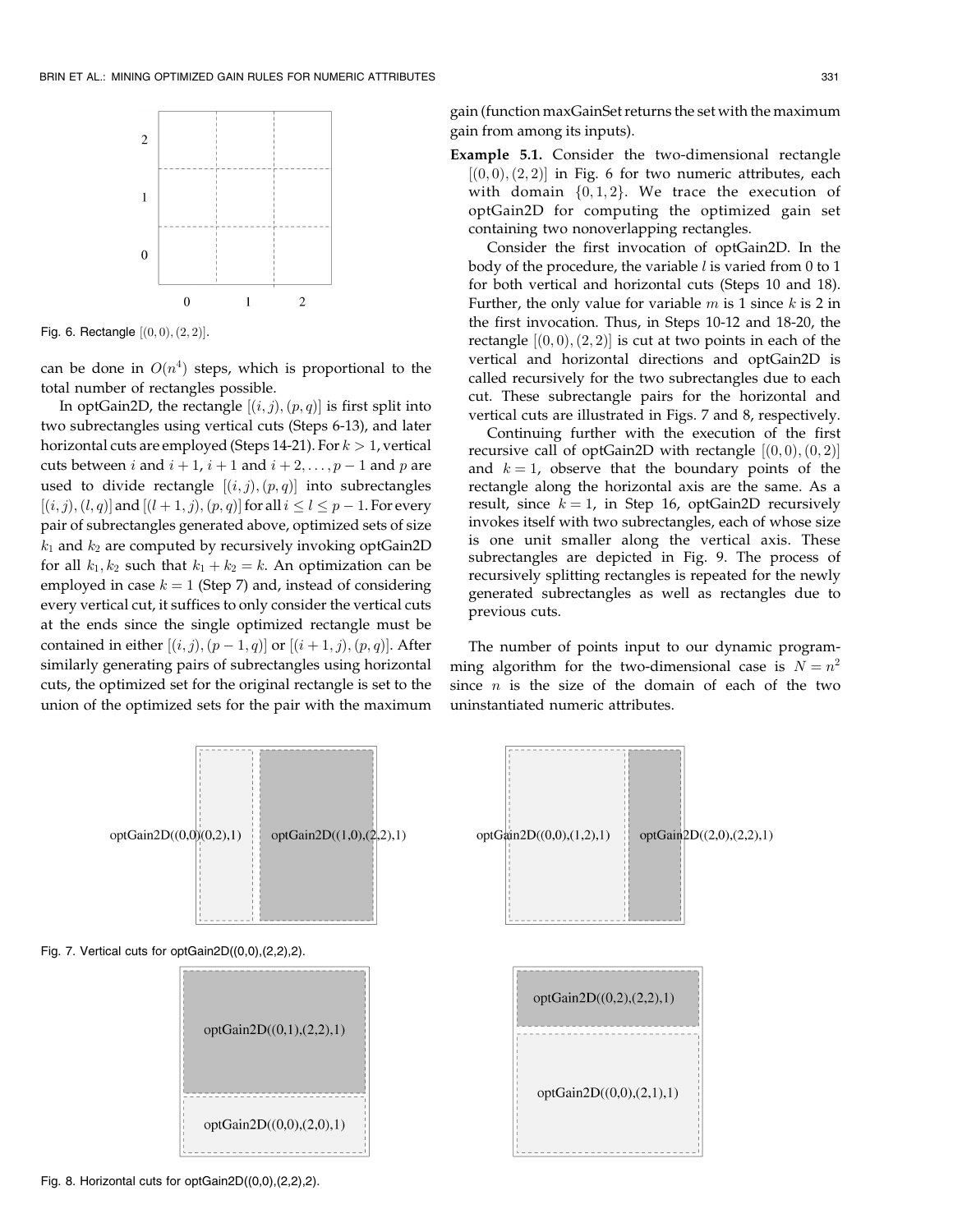

Fig. 9. Smaller rectangles recursively considered by optGain2D ((0,0),(0,2),1). Fig. 10. Binary space partitionable rectangles.

## Theorem 5.2. The time complexity of Procedure optGain2D is  $O(N^{2.5}k^2)$ .

Proof. The complexity of procedure optGain2D is simply the number of times procedure optGain2D is invoked multiplied by a constant. The reason for this is that steps in optGain2D that do not have constant overhead (e.g., the for loops in Steps 12 and 13) result in recursive calls to optGain2D. Thus, the overhead of these steps is accounted for in the count of the number of calls to optGain2D. Consider an arbitrary rectangle  $[(i, j), (p, q)]$ and consider an arbitrary  $1 \leq l \leq k$ . We show that optGain2D is invoked with the above parameters at most 4nk times. Thus, since the number of rectangles is at most  $n<sup>4</sup>$  and l can take k possible values, the complexity of the algorithm is  $O(n^5k^2)$ .

We now show that optGain2D with a given set of parameters can be invoked at most 4nk times. The first observation is that optGain2D with rectangle  $[(i, j), (p, q)]$ and  $l$  is invoked only from a different invocation of optGain2D with a rectangle that on being cut vertically or horizontally yields rectangle  $[(i, j), (p, q)]$  and with a value for  $k$  that lies between  $l$  and  $k$ . The number of such rectangles is at most 4n—each of these rectangles can be obtained from  $[(i, j), (p, q)]$  by stretching it in one of four directions and there are only  $n$  possibilities for stretching a rectangle in any direction. Thus, each invocation of optGain2D can result from 4nk different invocations of optGain2D. Furthermore, since the body of optGain2D for a given set of input parameters is executed only once, optGain2D with a given input is invoked at most  $4nk$  $t$  times.

#### 5.2 Optimality Results

Procedure optGain2D's approach of splitting each rectangle into two subrectangles and then combining the optimized sets for each subrectangle may not yield the optimized set for the original rectangle. This point is further illustrated in Fig. 10a that shows a rectangle and the optimized set of rectangles for it. It is obvious that there is no way to split the rectangle into two subrectangles such that each rectangle in the optimized set is completely contained in one of the subrectangles. Thus, a dynamic programming approach that considers all possible splits of the rectangle into two subrectangles (using horizontal and vertical end-to-end cuts) and then combines the optimized sets for the



subrectangles may not result in the optimized set for the original rectangle being computed.

In the following, we first identify restrictions under which optGain2D yields optimized sets. We then show bounds on how far the computed approximation for the general case can deviate from the optimal solution.

Let us define a set of rectangles to be binary space partitionable if it is possible to recursively partition the plane such that no rectangle is cut and each partition contains at most one rectangle. The set of rectangles in Fig. 10b is binary space partitionable (the bold lines are a partitioning of the rectangles)—however, the set in Fig. 10a is not.

If we are willing to restrict the optimized set to only binary space partitionable rectangles, then we can show that procedure optGain2D computes the optimized set. Note that any set of three or fewer rectangles in a plane is always binary space partitionable. Thus, for  $k \leq 3$ , optGain2D computes the optimized gain set.

## Theorem 5.3. Procedure optGain2D computes the optimized set of binary space partitionable rectangles.

Proof. The proof is by induction on the size of the rectangles that optGain2D is invoked with.

**Basis.** For all  $1 \leq l \leq k$ , optGain2D can be trivially shown to compute the optimized binary space partitionable set for the unit rectangle  $[(i, i), (i, i)]$  (if confidence of the rectangle is at least minConf, then the optimized set is the rectangle itself).

**Induction.** We next show that, for any  $1 \leq l \leq k$  and rectangle  $[(i, j), (p, q)]$ , the algorithm computes the optimized binary space partitionable set (assuming that, for all its subrectangles, for all  $1 \le l \le k$ , the algorithm computes the optimized binary space partitionable set). We need to consider three cases. The first is when the optimized set is the rectangle  $[(i, j), (p, q)]$  itself. In this case,  $conf([(i, j), (p, q)]) \geq minConf$  and optSet is correctly set to  $\{[(i, j), (p, q)]\}$  by optGain2D. In case  $l = 1$ then, since  $conf([(i, j), (p, q)]) < minConf$ , the optimized rectangle must be contained in one of the four largest subrectangles in  $[(i, j), (p, q)]$  and, thus, the optimized set of size 1 for these subrectangles whose support is maximum is the optimized set for  $[(i, j), (p, q)]$ . Finally, if  $l > 1$  then, since we are interested in computing the optimized binary space partitionable set, there must exist a horizontal or vertical cut that cleanly partitions the optimized rectangles, one of the two subrectangles due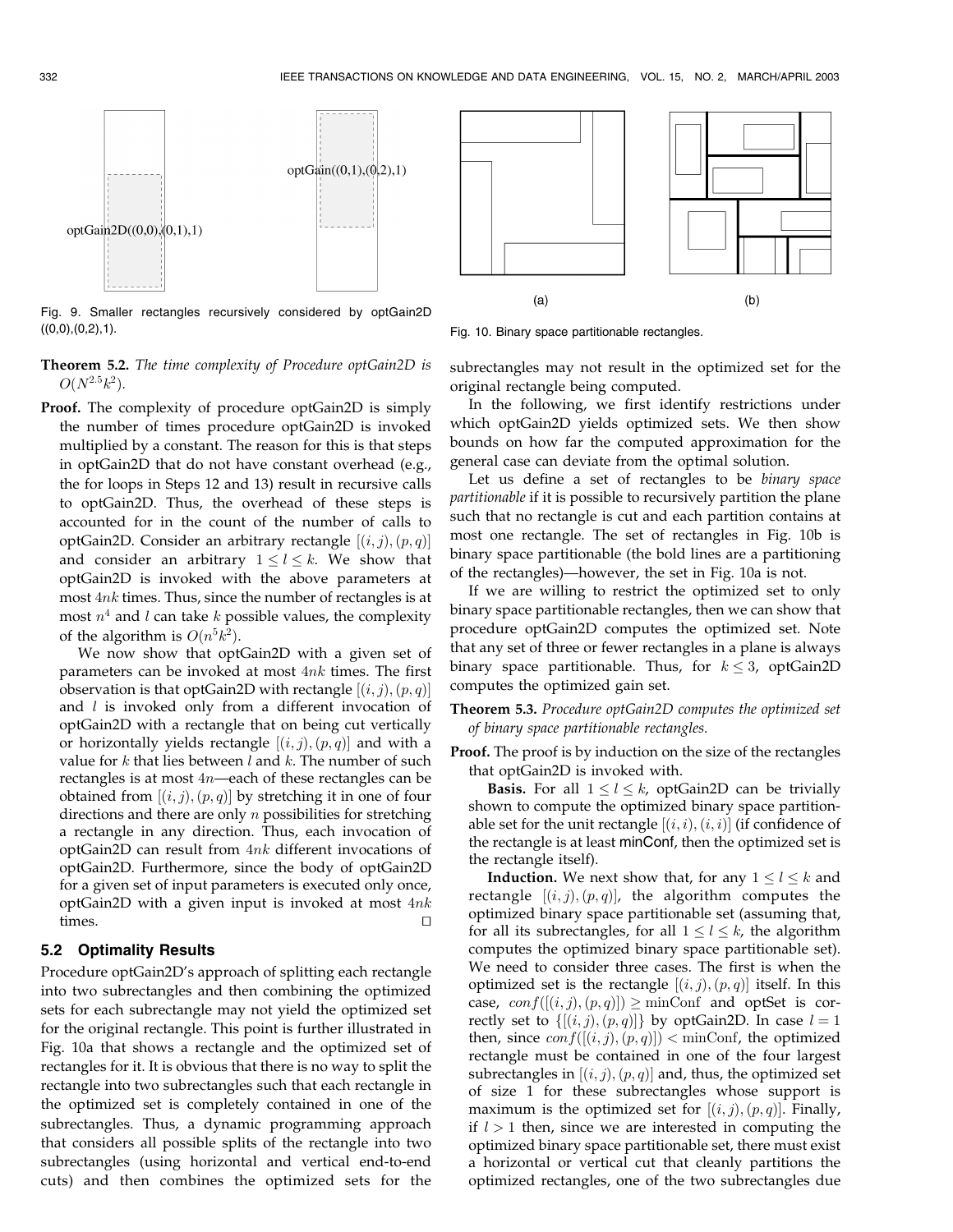to the cut containing at most  $1 \leq r < l$  and the other containing  $l - r$  rectangles of the optimized set. Thus, since, in optGain2D, all possible cuts are considered and optSet is then set to the union of the optimized sets for the subrectangles such that the resulting gain is maximum, due to the induction hypothesis, it follows that this is the optimized gain set for the rectangle  $[(i, j), (p, q)].$ 

We next use this result in order to show that, in the general case, the approximate optimized gain set computed by procedure optGain2D is within a factor of  $\frac{1}{4}$  of the optimized gain set. The proof also uses a result from [1] in which it is shown that, for any set of rectangles in a plane, there exists a binary space partitioning (that is, a recursive partitioning) of the plane such that each rectangle is cut into at most four subrectangles and each partition contains at most one subrectangle.

- Theorem 5.4. Procedure optGain2D computes an optimized gain set whose gain is greater than or equal to  $\frac{1}{4}$  times the gain of the optimized gain set.
- Proof. From the result in [1], it follows that it is possible to partition each rectangle in the optimized set into four subrectangles such that the set of subrectangles is binary space partitionable. Furthermore, for each rectangle, consider its subrectangle with the highest gain. The gain of each such subrectangle is at least  $\frac{1}{4}$  times the gain for the original rectangle. Thus, the set of these subrectangles is binary space partitionable and has  $\frac{1}{4}$  of the gain of the optimized set. As a result, due to Theorem 5.3 above, it follows that the optimized set computed by optGain2D has gain that is at least  $\frac{1}{4}$  times the gain of the optimized set. $\Box$

#### 6 EXPERIMENTAL RESULTS

In this section, we study the performance of our algorithms for computing optimized gain sets for the one-dimensional and two-dimensional cases. In particular, we show that our algorithm is highly scaleable for one dimension. For instance, we can tackle attribute domains with sizes as high as one million in a few minutes. For two dimensions, however, the high time and space complexities of our dynamic programming algorithm make it less suitable for large domain sizes and a large number of disjunctions. We also present results of our experiments with a real-life population survey data set where optimized gain sets enable us to discover interesting correlations among attributes.

In our experiments, the data file is read only once at the beginning in order to compute the gain for every point. The time for this, in most cases, constitutes a tiny fraction of the total execution time of our algorithms. Thus, we do not include the time spent on reading the data file in our results. Furthermore, note that the performance of our algorithms does not depend on the number of tuples in the data file—it is more sensitive to the size of the attribute's domain  $n$  and the number of intervals  $k$ . We fixed the number of tuples in the data file to be 10 million in all our experiments. Our experiments were performed on a Sun Ultra-2/200 machine with 512 MB of RAM and running Solaris 2.5.

TABLE 1 Values of b for Different Domain Sizes

|  |  |  |  | $\mid n \mid 500 \mid 1000 \mid 2000 \mid 5000 \mid 7500 \mid 10000 \mid 50000 \mid 100000 \mid$ |
|--|--|--|--|--------------------------------------------------------------------------------------------------|
|  |  |  |  |                                                                                                  |

#### 6.1 Performance Results on Synthetic Data Sets

The association rule that we experimented with has the form  $U \wedge C_1 \rightarrow C_2$ , where U contains one or two uninstantiated attributes (see Section 3) whose domains consist of integers ranging from 1 to *n*. Every instantiation of  $U \wedge$  $C_1 \rightarrow C_2$  (that is, point in *m*-dimensional space) is assigned a randomly generated confidence between 0 and 1 with uniform distribution. Each value in m-dimensional space is also assigned a randomly generated support between 0 and  $\frac{2}{n^m}$  with uniform distribution; thus, the average support for a value is  $\frac{1}{n^m}$ .

#### 6.1.1 One-Dimensional Data

Bucketing. We begin by studying the reduction in input size due to the bucketing optimization. Table 1 illustrates the number of buckets for domain sizes ranging from 500 to 100,000 when minConf is set to 0.5. From the table, it follows that bucketing can result in reductions to input size as high as 65 percent.

Scale-up with  $n$ . The graph in Fig. 11a plots the execution times of our algorithm for computing optimized gain sets as the domain size is increased from 100,000 to 1 million for a minConf value of 0.5. Note that, for this experiment, we turned off the bucketing optimization—so the running times would be even smaller if we were to employ bucketing to reduce the input size. The experiments validate our earlier analytical results on the  $O(bk)$  time complexity of procedure optGain1D. As can be seen from the Fig. 11, our optimized gain set algorithm scales linearly with the domain size as well as  $k$ .

Sensitivity to minConf. Fig. 11b depicts the running times for our algorithm for a range of confidence values and a domain size of 500,000. From the graphs, it follows that the performance of procedure optGain1D is not affected by values for minConf.

## 6.1.2 Two-Dimensional Data

**Scale-up with**  $n$ . The graph in Fig. 12a plots the execution times of our dynamic programming algorithm for computing optimized gain sets as the domain sizes  $n \times n$  are increased from  $10 \times 10$  to  $50 \times 50$  in increments of 10. The value of minConf is set to 0.5 and, in the figure, each point is represented along the x-axis with the value of  $N = n^2$  (e.g.,  $10 \times 10$  is represented as 100). Note that, for this experiment, we do not perform bucketing since this optimization is applicable only to one-dimensional data. The running times corroborate our earlier analysis of the time complexity of  $O(N^{2.5}k^2)$  for procedure optGain2D. Note that, due to the high space complexity of  $O(N^2k)$  for our dynamic programming algorithm, we could not measure the execution times for large values of  $N$  and  $k$ . For these large parameter settings, the system returned an "out-of-memory" error message.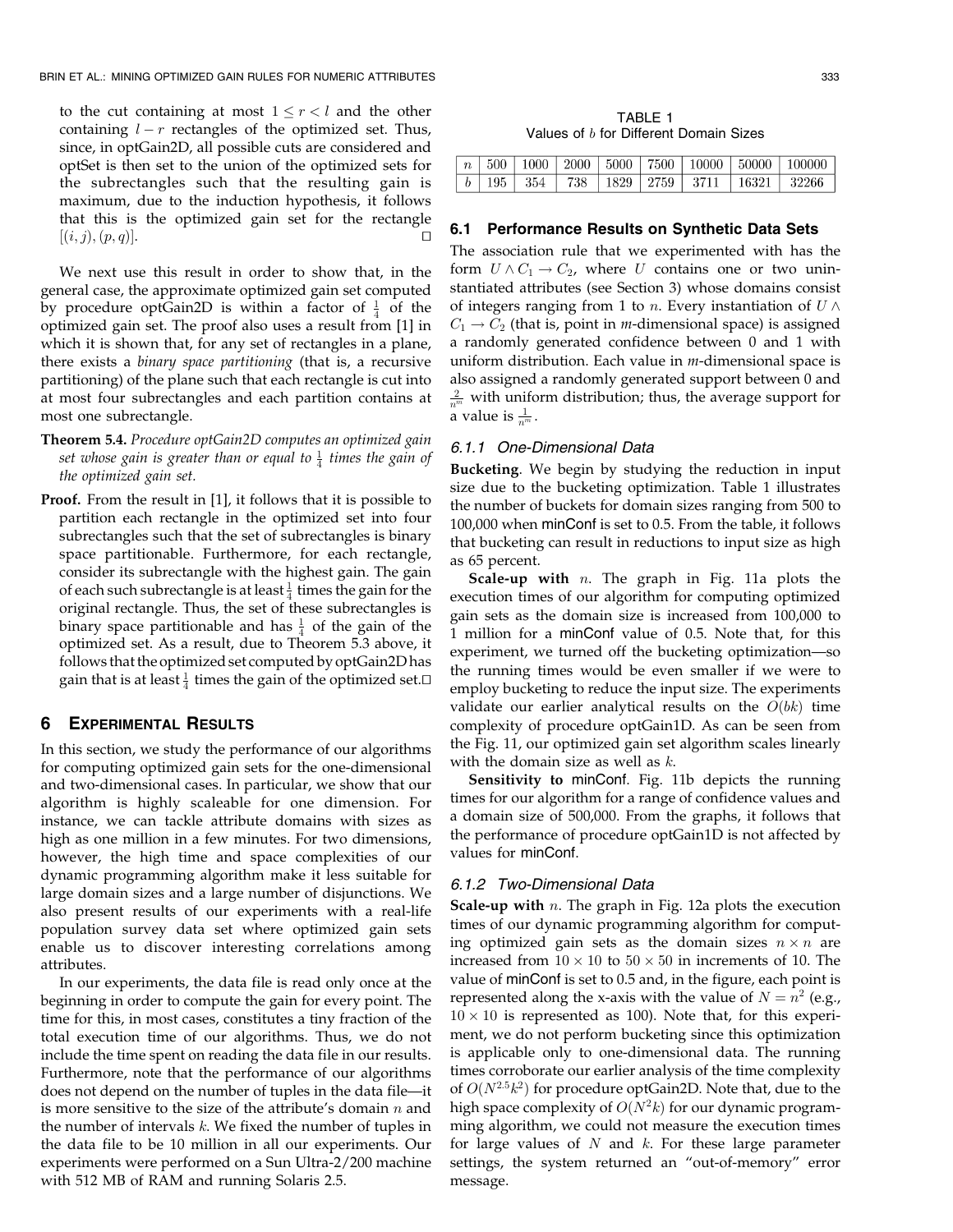

Fig. 11. Performance results for one-dimensiomal data. (a) Scale-up with  $n$ . (b) Sensitivity to minConf.



Fig. 12. Performance results for two-dimensional data. (a) Scale-up with N. (b) Sensitivity to minConf.

Sensitivity to minConf. Fig. 12b depicts the running times of our algorithm for a range of confidence values and a domain size of  $30 \times 30$ . From the graph, it follows that the performance of procedure optGain2D improves with increasing values for minConf. The reason for this is that, at high confidence values, fewer points have positive gain and, thus, optSet, in most cases, is either empty or contains a small number of rectangles. As a result, operations on optSet like union (Steps 12 and 20) and assignment (Steps 8, 12, 16, 20, and 22) are much faster and, consequently, the execution time of the procedure is lower for high confidence values.

## 6.2 Experiences with Real-Life Datasets

In order to gauge the efficacy of our optimized rule framework for discovering interesting patterns, we conducted experiments with a real-life data set consisting of the current population survey (CPS) data for the year  $1995<sup>1</sup>$  The CPS is a monthly survey of about 50,000 households and is the primary source of information on the labor force characteristics of the US population. The CPS data consists of a variety of attributes that include age (A\_AGE), group health insurance coverage (COV\_HI), hours of work (HRS\_WK), household income (HTOTVAL), temporary work experience for a few days (WTEMP), and unemployment compensation

1. This data can be downloaded from http://www.bls.census.gov/cps.

benefits received Y/N-Person (UC\_YN). The number of records in the 1995 survey is 149,642.

Suppose we are interested in finding the age groups that contain a large concentration of temporary workers. This may be of interest to a job placement/recruiting company that is actively seeking temporary workers. Knowledge of the demographics of temporary workers can help the company target its advertisements better and locate candidate temporary workers more effectively. This correlation between age and temporary worker status can be computed in our optimized rule framework using the following rule:  $A \cdot AGE \in [l, u]) \rightarrow WTEMP = YES$ . The optimized gain regions found with minConf = 0.01 (1 percent) for this rule is presented in Table 2. (The domain of the A\_AGE attribute varies from 0 to 90 years.) From the table, it follows that there is a high concentration of temporary workers among young adults (age between 15 and 23) and seniors (age between 62 and 69). Thus, advertising on television programs or Web sites that are popular among these age groups would be an effective strategy to reach candidate temporary workers. Also, observe that the improvement in the total gain slows for increasing  $k$  until it reaches a point where increasing the number of gain regions does not affect the total gain.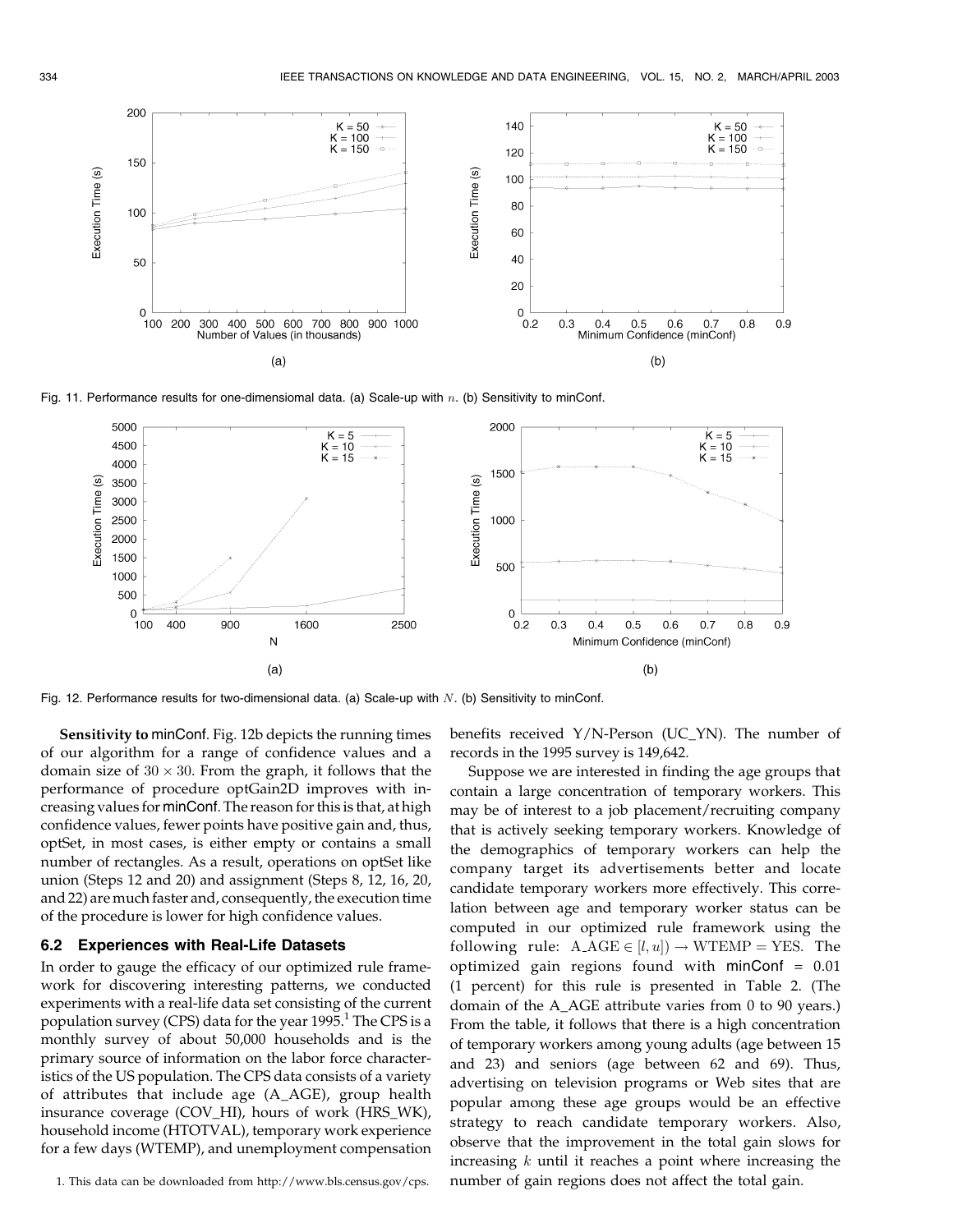TABLE 2 Optimized Gain Regions for  $age \in [l, u]) \rightarrow WTEMP = YES$ 

| k.             | Optimized Gain Regions                                        | Total Gain |
|----------------|---------------------------------------------------------------|------------|
| $\mathbf{1}$   | [15, 23]                                                      | 177.01     |
| $\overline{2}$ | [15, 23], [62, 69]                                            | 181.74     |
| $\mathcal{S}$  | [15, 23], [62, 69], [76, 76]                                  | 186.04     |
| $\overline{4}$ | $\overline{[15, 23]}, [59, 59], [62, 69], [76, 76]$           | 188.06     |
| 5              | $[15, 23], [59, 59], [62, 63], [67, 69], [76, 76]$            | 189.22     |
| 6              | $[15, 23]$ , [59, 59], [62, 63], [65, 65], [67, 69], [76, 76] | 189.44     |

We also ran our algorithm to find optimized gain regions for the rule  $A \triangle AGE \in [l, u]) \rightarrow UC \triangle YN = NO$  with minConf = 0.95 (95 percent). The results of this experiment are presented in Table 3 and can be used by the government, for example, to design appropriate training programs for unemployed individuals based on their age. The time to compute the optimized set for both real-life experiments was less than 1 second.

## 7 CONCLUDING REMARKS

In this paper, we generalized the optimized gain association rule problem by permitting rules to contain up to  $k$  disjunctions over one or two uninstantiated numeric attributes. For one attribute, we presented an  $O(nk)$ algorithm for computing the optimized gain rule, where  $n$  is the number of values in the domain of the uninstantiated attribute. We also presented a bucketing optimization that coalesces contiguous values—all of which have confidence either greater than the minimum specified confidence or less than the minimum confidence. For two attributes, we presented a dynamic programming algorithm that computes approximate gain rules—we showed that the approximations are within a constant factor of the optimized rule using recent results on binary space partitioning. For a single numeric attribute, our experimental results with synthetic data sets demonstrate the effectiveness of our bucketing optimization and the linear scale-up for our algorithm for computing optimized gain sets. For two numeric attributes, however, the high time and space complexities of our dynamic programming-based approximation algorithm make it less suitable for large domain sizes and large number of disjunctions. Finally, our experiments with the real-life population survey data set indicate that our optimized gain rules can indeed be used to unravel interesting correlations among attributes.

TABLE 3 Optimized Gain Regions for  $age \in [l, u]) \rightarrow UC_YN = NO$ 

| $\boldsymbol{k}$ | <b>Optimized Gain Regions</b>              | Total Gain |
|------------------|--------------------------------------------|------------|
|                  | [61, 90]                                   | 692.32     |
| $2^{\circ}$      | [15, 21], [61, 90]                         | 1117.56    |
| $3 -$            | $\overline{[15, 21]}, [59, 59]$ $[61, 90]$ | 1119.48    |
| 4                | [15, 21], [52, 52], [59, 59] [61, 90]      | 1119.96    |
| 5 <sup>1</sup>   | [15, 21], [52, 52], [59, 59] [61, 90]      | 1119.96    |

#### **APPENDIX**

Proof of Lemma 4.3. We use induction to show that, after iteration  $i$ , the intervals in PSet and NSet satisfy Conditions 1-6.

**Basis** ( $i = 0$ ). The six conditions trivially hold initially before the first iteration begins.

**Induction Step**. Let us assume that the  $i - 1$  intervals in PSet satisfy Conditions 1-6 after the  $i - 1$ th iteration completes. Let  $P_1, \ldots, P_{i-1}$  be the  $i-1$  intervals in PSet and  $N_1, \ldots, N_j$  be the intervals in NSet after the  $i - 1$ th iteration. During each iteration, either  $P_q$  is split into two subintervals using  $min(P_q)$ , which are then added to PSet, or  $max(N_q)$  is added to PSet. Both actions result in three subintervals that satisfy Conditions 1 and 2. For instance, let interval  $P_q = [u, v]$  be split into three intervals and let [s, t] be  $min(P_q)$ . For all  $u \le l \le s - 1$ , it must be the case that gain( $[l, s - 1]$ )  $\geq 0$  since, otherwise,  $[s, t]$  would not be the interval with the minimum gain. Similarly, it can be shown that, for all  $s \le l \le t$ , it must be the case that  $gain([s, l]) \le 0$  since, otherwise,  $[s, t]$  would not be the minimum gain subinterval in  $[u, v]$ . The other cases can be shown using a similar argument.

Next, we show that splitting interval  $P_q = [u, v]$  in Plist into three subintervals with  $[s, t] = min([u, v])$  as the middle interval preserves the remaining four conditions.

**Cond 3.** We need to show that  $gain([u, s - 1])$  and  $gain([t+1, v]) \geq gain(max([s, t]))$ ,  $gain([u, s-1])$ , and

 $gain([t+1, v]) \geq gain(max(N_m)),$ 

and  $gain(P_l) \geq gain(max([s, t]))$ . We can show that  $gain([s,t]) + gain(max([s,t])) \leq 0$  since, otherwise, the subinterval of  $[s, t]$  preceding  $max([s, t])$  would have smaller gain than  $[s, t]$  (every subinterval of [s, t] with endpoint at s has gain  $\leq 0$  and, so, the sum of the gains of  $max([s, t])$  and the subinterval of  $[s, t]$  preceding  $max([s, t])$  is  $\leq 0$ ). Since every subinterval of  $[u, v]$  with u as an endpoint has gain  $\geq$  0, it follows that

$$
gain([u,s-1]) + gain([s,t]) \ge 0.
$$

Thus, it follows that

$$
gain([u,s-1]) \geq gain(max([s,t])).
$$

Similarly, we can show that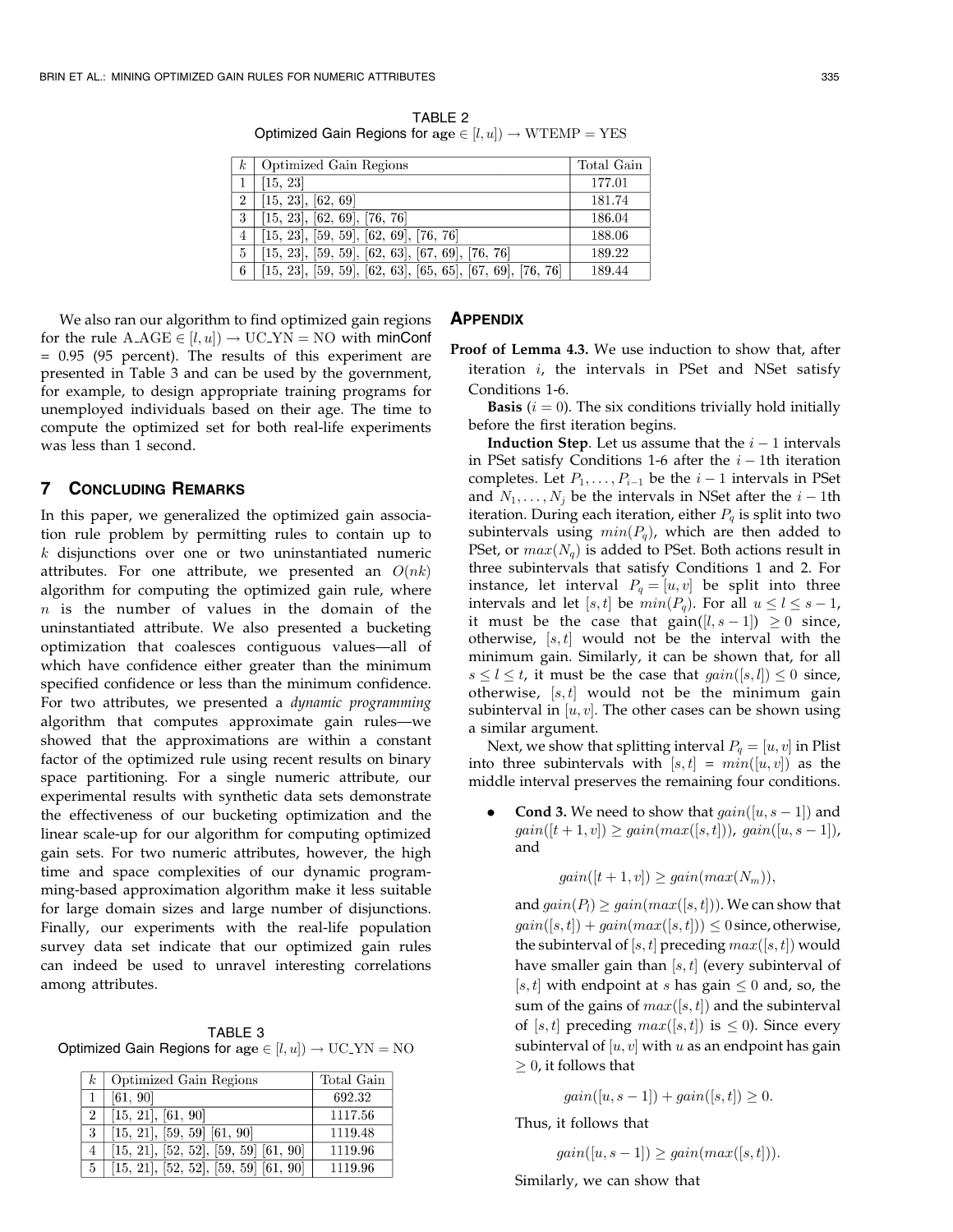$gain([t+1, v]) \geq gain(max([s, t])).$ 

Note that, since  $P_q = [u, v]$  is chosen for splitting, it must be the case that

$$
gain(max(N_m)) + gain([s,t]) \leq 0.
$$

Also, since  $gain([u, s-1]) + gain([s, t]) \geq 0$ , we can deduce that

$$
gain([u,s-1]) \geq gain(max(N_m)).
$$

Using an identical argument, it can be shown that  $gain([t+1, v]) \geq gain(max(N_m)).$ 

Finally, for every  $P_l$ ,  $gain(P_l) + gain([s, t]) \geq 0$ (due to Condition 5). Combining this with

$$
gain([s,t]) + gain(max([s,t])) \leq 0,
$$

we obtain that  $gain(P_l) \geq gain(max([s, t]))$ .

. Cond 4. The preservation of this condition follows because  $gain(min(P_l)) \geq gain([s, t])$  since  $[s, t]$  is chosen such that it has the minimum gain from among all the  $min(P_l)$ . The same argument can be used to show that  $gain(min([u, s - 1]))$ and  $gain(min([t + 1, v])) \geq gain([s, t])$ . Also, since  $gain([s,t]) \geq gain(N_m)$  (due to Condition 4) and [s, t] is the subinterval of  $P_q$  with the minimum gain, it follows that  $gain(min([u, s - 1]))$  and

$$
gain(min([t+1,v])) \geq gain(N_m).
$$

**Cond 5.**  $gain(min[u, s-1]) + gain(P_m) \ge 0$  since  $gain([s,t]) + gain(P_m) \geq 0$  (due to Condition 5) and  $gain(min([u, s - 1])) \geq gain([s, t])$  ([s, t] is the subinterval with the minimum gain in  $[u, v]$ ). Similarly, we can show that

$$
gain(min([t+1,v]))+gain(P_m)\geq 0.
$$

Also, we need to show that

 $gain(min(P_l)) + gain([u, s - 1]) > 0.$ 

This follows since  $gain([u, s - 1]) + gain([s, t]) \geq 0$ and  $gain(min(P_l)) \geq gain([s, t])$ . Similarly, it can be shown that

$$
gain(min(P_l)) + gain([t+1, v]) \ge 0.
$$

**Cond 6.** Since  $[s, t]$  is used to split  $P_q$ , it is the case that

$$
gain(max(N_m)) + gain([s,t]) \leq 0.
$$

We next need to show that

$$
gain(max([s,t])) + gain(N_m) \leq 0.
$$

Due to Condition 4,  $gain([s,t]) \geq gain(N_m)$  and, as shown in the proof for Condition 3 above,  $gain([s,t]) + gain(max([s,t])) \leq 0$ . Combining the two, we obtain  $gain(max([s,t])) + gain(N_m) \leq 0$ .

Next, we show that splitting interval  $N_q = [u, v]$  in Nlist into three intervals with  $[s, t] = max([u, v])$  as the middle interval preserves the remaining four conditions.

**Cond 3.** Due to Condition 3,  $gain(P_l) \geq gain([s, t])$ and  $gain([s,t]) \geq gain(max([u,s-1]))$  since  $[s,t]$ is the subinterval with maximum gain in  $[u, v]$ . Thus,  $gain(P_l) \geq gain(max([u, s - 1]))$  and we can also similarly show that

 $gain(P_l) \geq gain(max([t + 1, v]))$ .

Also, since  $[s, t]$  has the maximum gain from among  $max(N_m)$ , it follows that

 $gain([s,t]) \geq gain(max(N_m)).$ 

**Cond 4.** We first show that  $gain(min([s,t])) +$  $gain([s,t]) \geq 0$  since, if

$$
gain(min([s,t])) + gain([s,t]) < 0,
$$

then the subinterval of  $[s, t]$  preceding  $min([s, t])$ would have gain greater than  $[s, t]$  (since every subinterval of  $[s, t]$  beginning at s has gain greater than or equal to 0, it follows that the sum of the gains of  $min([s, t])$  and the subinterval preceding  $min([s, t])$  in  $[s, t]$  is  $\geq 0$ ). Also, since every subinterval of  $N_q$  beginning at u has gain less than or equal to 0 (assuming  $u \neq 1$ ), we get

$$
gain([u,s-1]) + gain([s,t]) \le 0.
$$

Combining the two, we get  $gain(min([s,t])) \geq$  $gain([u, s - 1])$  (except when  $[u, s - 1]$  contains an endpoint). Using an identical argument, we can also show that  $gain(min([s,t])) \geq gain([t+1, v])$ (except when  $[t + 1, v]$  contains an endpoint).

Also, due to Condition 6,

$$
gain([s,t]) + gain(N_m) \le 0,
$$

which, when combined with

 $gain(min([s,t]))+gain([s,t])\geq 0,$ 

implies that  $gain(min([s,t])) \geq gain(N_m)$  (except when  $N_m$  contains an endpoint). Finally, since [s, t] is used to split interval  $N_q$ , it follows that  $gain(min(P_l)) + gain([s, t]) \geq 0$ . Furthermore, if  $u \neq 1$ , we have  $gain([u, s - 1]) + gain([s, t]) \leq 0$ . Combining the two, we get  $gain(min(P_l)) \geq$  $gain([u, s - 1])$  (except when  $[u, s - 1]$  contains an endpoint). Similarly, we can show that  $gain(min(P_l)) \geq gain([t+1, v])$  (except when  $[t+$  $1, v$  contains an endpoint).

**Cond 5.** Since  $N_q$  is the interval chosen for splitting,  $gain(min(P_l)) + gain([s, t]) \geq 0$ . Due to Condition 3,  $gain(P_l) \geq gain([s, t])$  and, as shown in the proof of Condition 4 above,

 $gain(min([s, t])) + gain([s, t]) > 0,$ 

from which we can deduce that

 $gain(min([s,t])) + gain(P_l) \geq 0.$ 

**Cond 6.** Since  $N_q$  is the interval chosen for splitting,  $gain(max(N_l)) \leq gain([s, t])$ . Also, since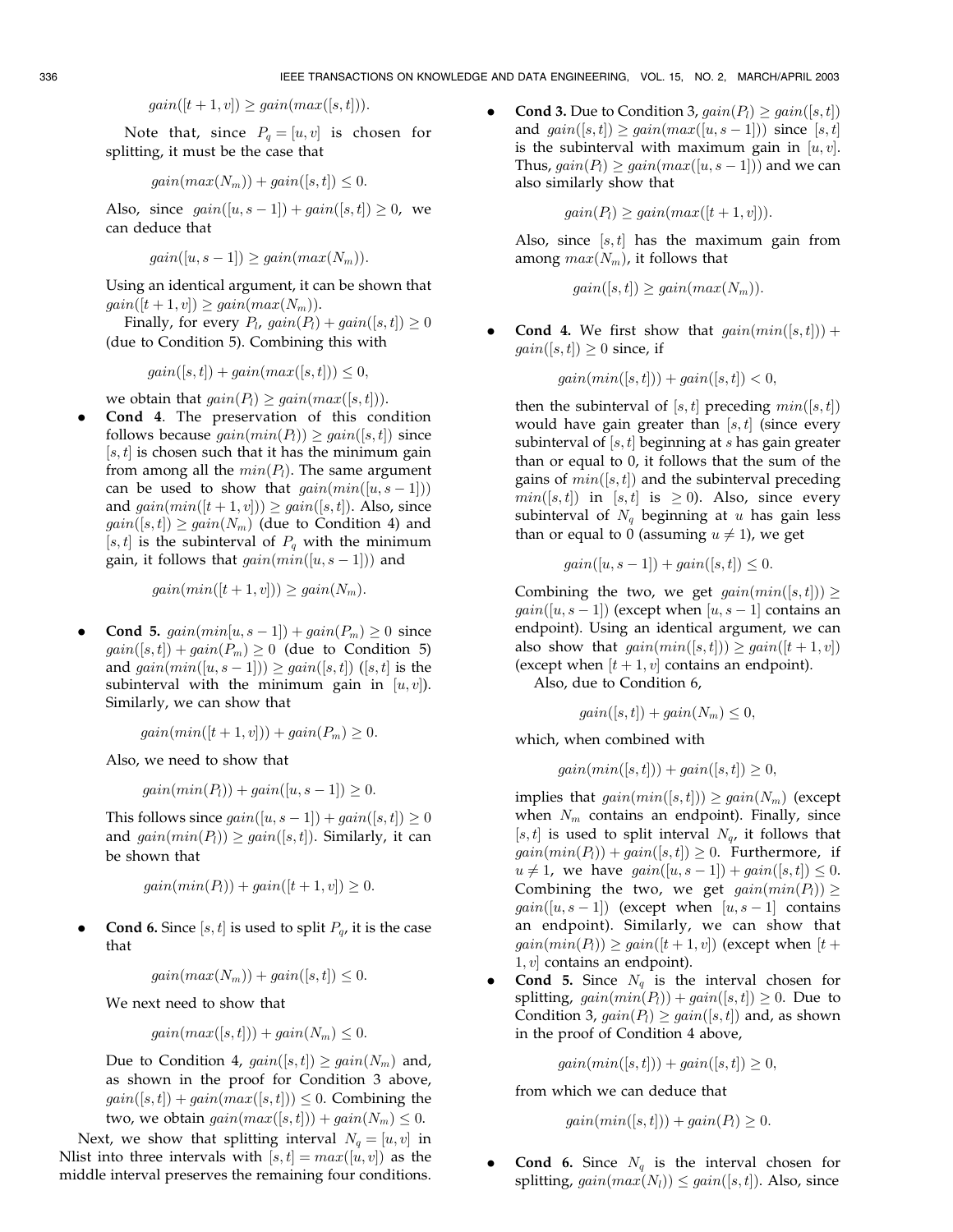$$
gain([u,s-1]) + gain([s,t]) \le 0
$$

(except when  $u = 1$ ), we get

$$
gain(max(N_l)) + gain([u, s-1]) \le 0
$$

(except when  $[u, s - 1]$  contains an endpoint). Similarly, we can show that  $gain(max(N_l))$  +  $gain([t + 1, v]) \leq 0$  (except when  $[t + 1, v]$  contains an endpoint).

Again, since [s, t] is used to split  $N_q$ ,  $gain(max([u, s-1])) \leq gain([s, t])$ . Also, due to Condition 6,  $gain([s,t]) + gain(N_m) \leq 0$ , thus yielding

$$
gain(max([u,s-1]))+gain(N_m)\leq 0
$$

(except when  $N_m$  contains an endpoint). Using a similar argument, it can be shown that

 $gain(max([t + 1, v])) + gain(N_m) \leq 0$ 

(except when  $N_m$  contains an endpoint).  $\Box$ 

**Proof of Lemma 4.4.** Let  $P_1, P_2, \ldots, P_i$  be *i* intervals in PSet satisfying Conditions 1-6. In order to show that this is an optimized gain set, we show that the gain of every other set of *i* intervals is no larger than that of  $P_1, P_2, \ldots, P_i$ . Consider any set of *i* intervals  $PSet' = P'_1, P'_2, \ldots, P'_i$ . We transform these set of intervals in a series of steps to  $P_1, P_2, \ldots, P_i$ . Each step ensures that the gain of the successive set of intervals is at least as high as the preceeding set. As a result, it follows that the gain of  $P_1, P_2, \ldots, P_i$  is at least as high as any other set of i intervals and, thus,  $\{P_1, \ldots, P_i\}$  is an optimized gain set.

The steps involved in the transformation are as follows:

1. For an interval  $P'_j = [u, v]$  that intersects one of the  $P_l$ s do the following: If  $u \in P_l$  for some  $P_l = [s, t]$ , then if  $[s, u - 1]$  does not intersect any other  $P'_m$ s, modify  $P'_j$  to be [s, v] (that is, delete  $[u, v]$  from PSet' and add  $[s, v]$  to PSet'). Note that, due to Condition 1,  $gain([s, u - 1]) \geq 0$  and, so,  $gain([s, v]) \geq gain([u, v])$ . Similarly, if  $v \in P_l$ , for some  $P_l = [s, t]$ , then if  $[v+1, t]$  does not intersect any other  $P'_m$ s, modify  $P'_j$  to be  $[u, t]$ .

On the other hand, if, for an interval  $P'_j = [u, v]$ that intersects one of the  $P_l$ s,  $u \notin P_l$  for all  $P_l$ , then let *m* be the max value such that  $[u, m]$  does not intersect with any of the  $P_l$ s. Modify  $P'_j$  to be  $[m+1, v]$ . Note that, due to Condition 2,  $gain([u,m]) \leq 0$  and, so,

$$
gain([m+1,v]) \geq gain([u,v]).
$$

Similarly, if  $v \notin P_l$  for all  $P_l$ , then let m be the min value such that  $[m, v]$  does not intersect with any of the  $P_l$ s. Modify  $P'_j$  to be  $[u, m-1]$ .

Thus, at the end of Step 1, each interval  $P'_j$  in PSet'(some of which may have been modified) either does not intersect any  $P_l$  or, if it does intersect an interval  $P_l$ , then each endpoint of  $P'_j$ lies in some interval  $P_m$  and each endpoint of  $P_l$ lies in some interval  $P'_m$ . Also, note that if two

intervals  $P_l$  and  $P'_j$  overlap and intersect with no other intervals, then at the end of Step 1,  $P'_{j} = P_{l}$ .

- 2. In this step, we transform all  $P'_j$ s in PSet' that intersect multiple  $P_l$ s. Consider a  $P'_j = [u, v]$  that intersects multiple  $P_i$ s (that is, spans an  $N_m = [s, t]$ ). Thus, since there are k intervals, we need to consider two possible cases: 1) There is a  $P'_m$  that does not intersect with any  $P_l$  and 2) some  $P_l$  intersects with multiple  $P'_m$ s. For Case 1, due to Condition 6, it follows that  $gain(P'_m) + gain([s, t]) \leq 0$  and, thus, deleting  $P'_m$ from PSet' and splitting  $P'_j$  into  $[u, s-1]$  and  $[t + 1, v]$  (that is, deleting  $[u, v]$  from PSet' and adding  $[u, s - 1]$  and  $[t + 1, v]$  to it) does not cause the resulting gain of PSet' to decrease. For Case 2, due to Condition 4, it follows that merging any two adjacent intervals that intersect with  $P_l$  and splitting  $P'_j$  into  $[u, s-1]$  and  $[t+1]$  $1, v$ ] does not cause the gain of PSet' to reduce. This procedure can be repeated to get rid of all  $P'_j$ s in PSet' that overlap with multiple  $P_l$ s. At the end of Step 2, each  $\hat{P}'_j$  in PSet' overlaps with at most one  $P_l$ . As a result, for every  $P_l$  that overlaps with multiple  $P'_j$ s or every  $P'_j$  that does not overlap with any  $P_l$ , there exists a  $P_m$  that overlaps with no  $P'_j$ s.
- 3. Finally, consider the  $P_m$ s that do not intersect with any of the  $P'_j$ s in PSet'. We need to consider two possible cases: 1) There is a  $P'_j$  that does not intersect with any  $P_l$ , or 2) some  $P_l$  intersects with multiple  $P'_j$ s. For Case 1, due to Condition 3, it follows that  $gain(P_m) \geq gain(P'_j)$  and, thus, deleting  $P'_j$  and adding  $P_m$  to  $\mathrm{PSet}'$  does not cause the overall gain of PSet' to decrease. For Case 2, due to Condition 5, it follows that merging any two adjacent intervals  $P'_j$  that intersect with  $P_l$  and adding  $P_m$  to  $\mathrm{PSet}'$  does not cause  $\mathrm{PSet}'$ 's gain to reduce. This procedure can be repeated until every  $P_l$  intersects with exactly one  $P'_{j'}$  thus making them identical.

#### ACKNOWLEDGMENTS

Without the support of Yesook Shim, it would have been impossible to complete this work. The work of Kyuseok Shim was partially supported by the Korea Science and Engineering Foundation (KOSEF) through the Advanced Information Technology Research Center (AITrc).

#### **REFERENCES**

- [1] F.D. Amore and P.G. Franciosa, "On the Optimal Binary Plane Partition for Sets of Isothetic Rectangles," Information Processing Letters, vol. 44, no. 5, pp. 255-259, Dec. 1992.
- [2] R. Agrawal, T. Imielinski, and A. Swami, "Mining Association Rules between Sets of Items in Large Databases," Proc. ACM SIGMOD Conf. Management of Data, pp. 207-216, May 1993.
- [3] R. Agrawal and R. Srikant, "Fast Algorithms for Mining Association Rules," Proc. VLDB Conf., Sept. 1994.
- [4] R.J. Bayardo and R. Agrawal, "Mining the Most Interesting Rules," Proc. ACM SIGKDD Conf. Knowledge Discovery and Data Mining, 1999.